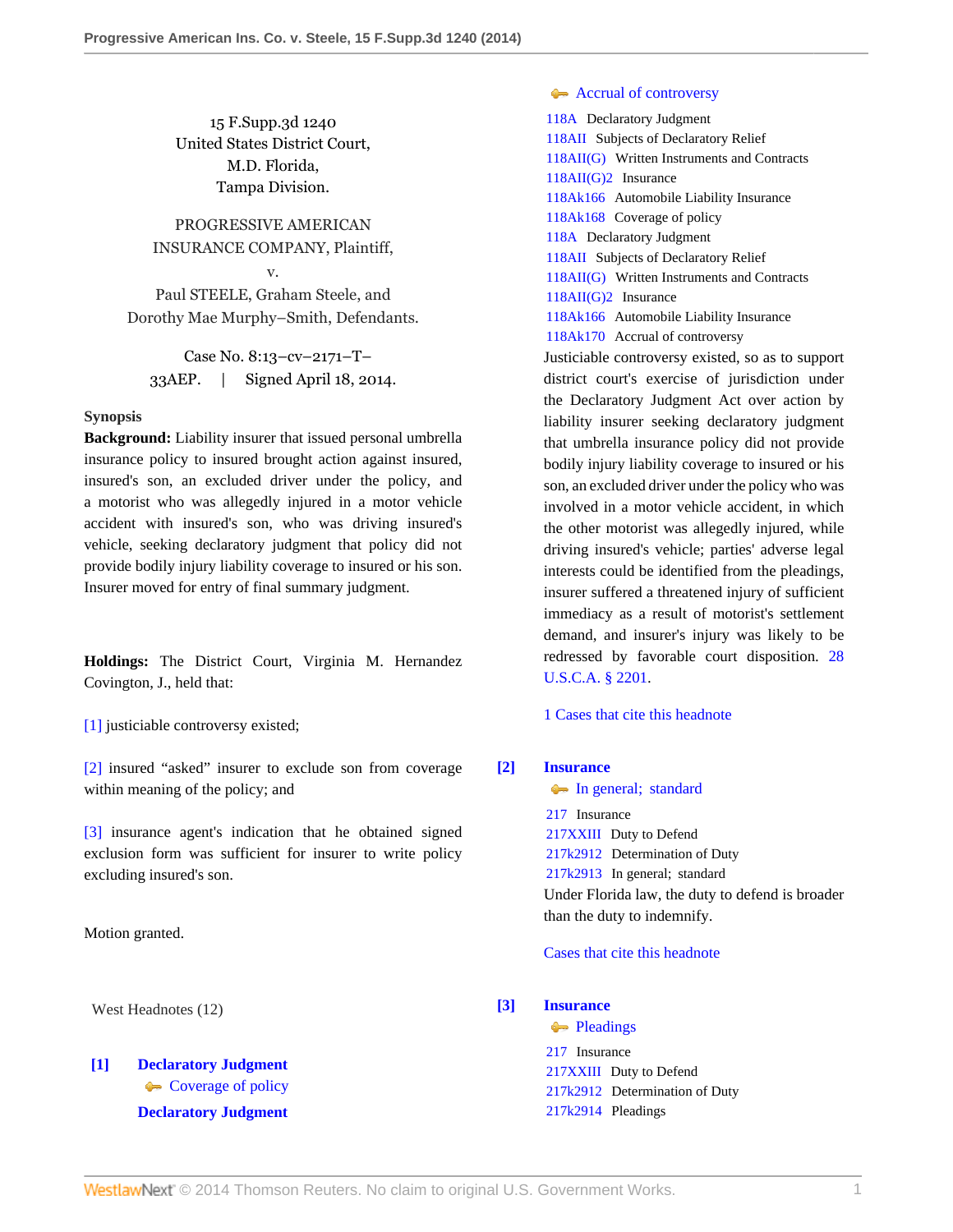Under Florida law, the decision of whether an insurer has a duty to defend is determined solely by the claimant's complaint if suit has been filed.

[Cases that cite this headnote](http://www.westlaw.com/Link/RelatedInformation/DocHeadnoteLink?docGuid=I393add3fcb1f11e39488c8f438320c70&headnoteId=203325230200320141117033239&originationContext=document&vr=3.0&rs=cblt1.0&transitionType=CitingReferences&contextData=(sc.History*oc.MyResearchHistoryDocuments))

#### <span id="page-1-0"></span>**[\[4\]](#page-6-2) [Insurance](http://www.westlaw.com/Browse/Home/KeyNumber/217/View.html?docGuid=I393add3fcb1f11e39488c8f438320c70&originationContext=document&vr=3.0&rs=cblt1.0&transitionType=DocumentItem&contextData=(sc.History*oc.MyResearchHistoryDocuments))**

[Insurer's Duty to Indemnify in General](http://www.westlaw.com/Browse/Home/KeyNumber/217k2267/View.html?docGuid=I393add3fcb1f11e39488c8f438320c70&originationContext=document&vr=3.0&rs=cblt1.0&transitionType=DocumentItem&contextData=(sc.History*oc.MyResearchHistoryDocuments))

[217](http://www.westlaw.com/Browse/Home/KeyNumber/217/View.html?docGuid=I393add3fcb1f11e39488c8f438320c70&originationContext=document&vr=3.0&rs=cblt1.0&transitionType=DocumentItem&contextData=(sc.History*oc.MyResearchHistoryDocuments)) Insurance [217XVII](http://www.westlaw.com/Browse/Home/KeyNumber/217XVII/View.html?docGuid=I393add3fcb1f11e39488c8f438320c70&originationContext=document&vr=3.0&rs=cblt1.0&transitionType=DocumentItem&contextData=(sc.History*oc.MyResearchHistoryDocuments)) Coverage––Liability Insurance [217XVII\(A\)](http://www.westlaw.com/Browse/Home/KeyNumber/217XVII(A)/View.html?docGuid=I393add3fcb1f11e39488c8f438320c70&originationContext=document&vr=3.0&rs=cblt1.0&transitionType=DocumentItem&contextData=(sc.History*oc.MyResearchHistoryDocuments)) In General [217k2267](http://www.westlaw.com/Browse/Home/KeyNumber/217k2267/View.html?docGuid=I393add3fcb1f11e39488c8f438320c70&originationContext=document&vr=3.0&rs=cblt1.0&transitionType=DocumentItem&contextData=(sc.History*oc.MyResearchHistoryDocuments)) Insurer's Duty to Indemnify in General [217k2268](http://www.westlaw.com/Browse/Home/KeyNumber/217k2268/View.html?docGuid=I393add3fcb1f11e39488c8f438320c70&originationContext=document&vr=3.0&rs=cblt1.0&transitionType=DocumentItem&contextData=(sc.History*oc.MyResearchHistoryDocuments)) In general Under Florida law, in contrast to the duty to

defend, the duty to indemnify is not determined by reference to the claimant's complaint, but rather by reference to the actual facts and circumstances of the injury.

[Cases that cite this headnote](http://www.westlaw.com/Link/RelatedInformation/DocHeadnoteLink?docGuid=I393add3fcb1f11e39488c8f438320c70&headnoteId=203325230200420141117033239&originationContext=document&vr=3.0&rs=cblt1.0&transitionType=CitingReferences&contextData=(sc.History*oc.MyResearchHistoryDocuments))

### <span id="page-1-1"></span>**[\[5\]](#page-6-3) [Insurance](http://www.westlaw.com/Browse/Home/KeyNumber/217/View.html?docGuid=I393add3fcb1f11e39488c8f438320c70&originationContext=document&vr=3.0&rs=cblt1.0&transitionType=DocumentItem&contextData=(sc.History*oc.MyResearchHistoryDocuments))**

[Reasonableness](http://www.westlaw.com/Browse/Home/KeyNumber/217k1815/View.html?docGuid=I393add3fcb1f11e39488c8f438320c70&originationContext=document&vr=3.0&rs=cblt1.0&transitionType=DocumentItem&contextData=(sc.History*oc.MyResearchHistoryDocuments))

#### **[Insurance](http://www.westlaw.com/Browse/Home/KeyNumber/217/View.html?docGuid=I393add3fcb1f11e39488c8f438320c70&originationContext=document&vr=3.0&rs=cblt1.0&transitionType=DocumentItem&contextData=(sc.History*oc.MyResearchHistoryDocuments))**

[Understanding of Ordinary or Average](http://www.westlaw.com/Browse/Home/KeyNumber/217k1819/View.html?docGuid=I393add3fcb1f11e39488c8f438320c70&originationContext=document&vr=3.0&rs=cblt1.0&transitionType=DocumentItem&contextData=(sc.History*oc.MyResearchHistoryDocuments)) [Persons](http://www.westlaw.com/Browse/Home/KeyNumber/217k1819/View.html?docGuid=I393add3fcb1f11e39488c8f438320c70&originationContext=document&vr=3.0&rs=cblt1.0&transitionType=DocumentItem&contextData=(sc.History*oc.MyResearchHistoryDocuments))

## **[Insurance](http://www.westlaw.com/Browse/Home/KeyNumber/217/View.html?docGuid=I393add3fcb1f11e39488c8f438320c70&originationContext=document&vr=3.0&rs=cblt1.0&transitionType=DocumentItem&contextData=(sc.History*oc.MyResearchHistoryDocuments))**

[Plain, ordinary or popular sense of language](http://www.westlaw.com/Browse/Home/KeyNumber/217k1822/View.html?docGuid=I393add3fcb1f11e39488c8f438320c70&originationContext=document&vr=3.0&rs=cblt1.0&transitionType=DocumentItem&contextData=(sc.History*oc.MyResearchHistoryDocuments))

[217](http://www.westlaw.com/Browse/Home/KeyNumber/217/View.html?docGuid=I393add3fcb1f11e39488c8f438320c70&originationContext=document&vr=3.0&rs=cblt1.0&transitionType=DocumentItem&contextData=(sc.History*oc.MyResearchHistoryDocuments)) Insurance

[217XIII](http://www.westlaw.com/Browse/Home/KeyNumber/217XIII/View.html?docGuid=I393add3fcb1f11e39488c8f438320c70&originationContext=document&vr=3.0&rs=cblt1.0&transitionType=DocumentItem&contextData=(sc.History*oc.MyResearchHistoryDocuments)) Contracts and Policies [217XIII\(G\)](http://www.westlaw.com/Browse/Home/KeyNumber/217XIII(G)/View.html?docGuid=I393add3fcb1f11e39488c8f438320c70&originationContext=document&vr=3.0&rs=cblt1.0&transitionType=DocumentItem&contextData=(sc.History*oc.MyResearchHistoryDocuments)) Rules of Construction [217k1815](http://www.westlaw.com/Browse/Home/KeyNumber/217k1815/View.html?docGuid=I393add3fcb1f11e39488c8f438320c70&originationContext=document&vr=3.0&rs=cblt1.0&transitionType=DocumentItem&contextData=(sc.History*oc.MyResearchHistoryDocuments)) Reasonableness [217k1816](http://www.westlaw.com/Browse/Home/KeyNumber/217k1816/View.html?docGuid=I393add3fcb1f11e39488c8f438320c70&originationContext=document&vr=3.0&rs=cblt1.0&transitionType=DocumentItem&contextData=(sc.History*oc.MyResearchHistoryDocuments)) In general [217](http://www.westlaw.com/Browse/Home/KeyNumber/217/View.html?docGuid=I393add3fcb1f11e39488c8f438320c70&originationContext=document&vr=3.0&rs=cblt1.0&transitionType=DocumentItem&contextData=(sc.History*oc.MyResearchHistoryDocuments)) Insurance [217XIII](http://www.westlaw.com/Browse/Home/KeyNumber/217XIII/View.html?docGuid=I393add3fcb1f11e39488c8f438320c70&originationContext=document&vr=3.0&rs=cblt1.0&transitionType=DocumentItem&contextData=(sc.History*oc.MyResearchHistoryDocuments)) Contracts and Policies [217XIII\(G\)](http://www.westlaw.com/Browse/Home/KeyNumber/217XIII(G)/View.html?docGuid=I393add3fcb1f11e39488c8f438320c70&originationContext=document&vr=3.0&rs=cblt1.0&transitionType=DocumentItem&contextData=(sc.History*oc.MyResearchHistoryDocuments)) Rules of Construction [217k1819](http://www.westlaw.com/Browse/Home/KeyNumber/217k1819/View.html?docGuid=I393add3fcb1f11e39488c8f438320c70&originationContext=document&vr=3.0&rs=cblt1.0&transitionType=DocumentItem&contextData=(sc.History*oc.MyResearchHistoryDocuments)) Understanding of Ordinary or Average Persons [217k1820](http://www.westlaw.com/Browse/Home/KeyNumber/217k1820/View.html?docGuid=I393add3fcb1f11e39488c8f438320c70&originationContext=document&vr=3.0&rs=cblt1.0&transitionType=DocumentItem&contextData=(sc.History*oc.MyResearchHistoryDocuments)) In general [217](http://www.westlaw.com/Browse/Home/KeyNumber/217/View.html?docGuid=I393add3fcb1f11e39488c8f438320c70&originationContext=document&vr=3.0&rs=cblt1.0&transitionType=DocumentItem&contextData=(sc.History*oc.MyResearchHistoryDocuments)) Insurance [217XIII](http://www.westlaw.com/Browse/Home/KeyNumber/217XIII/View.html?docGuid=I393add3fcb1f11e39488c8f438320c70&originationContext=document&vr=3.0&rs=cblt1.0&transitionType=DocumentItem&contextData=(sc.History*oc.MyResearchHistoryDocuments)) Contracts and Policies [217XIII\(G\)](http://www.westlaw.com/Browse/Home/KeyNumber/217XIII(G)/View.html?docGuid=I393add3fcb1f11e39488c8f438320c70&originationContext=document&vr=3.0&rs=cblt1.0&transitionType=DocumentItem&contextData=(sc.History*oc.MyResearchHistoryDocuments)) Rules of Construction [217k1822](http://www.westlaw.com/Browse/Home/KeyNumber/217k1822/View.html?docGuid=I393add3fcb1f11e39488c8f438320c70&originationContext=document&vr=3.0&rs=cblt1.0&transitionType=DocumentItem&contextData=(sc.History*oc.MyResearchHistoryDocuments)) Plain, ordinary or popular sense of language Under Florida law, insurance contracts are to

be construed in a manner that is reasonable, practical, sensible, and just terms used in a policy are given their plain and ordinary meaning and read in the light of the skill and experience of ordinary people.

#### [Cases that cite this headnote](http://www.westlaw.com/Link/RelatedInformation/DocHeadnoteLink?docGuid=I393add3fcb1f11e39488c8f438320c70&headnoteId=203325230200520141117033239&originationContext=document&vr=3.0&rs=cblt1.0&transitionType=CitingReferences&contextData=(sc.History*oc.MyResearchHistoryDocuments))

### <span id="page-1-2"></span>**[\[6\]](#page-6-4) [Insurance](http://www.westlaw.com/Browse/Home/KeyNumber/217/View.html?docGuid=I393add3fcb1f11e39488c8f438320c70&originationContext=document&vr=3.0&rs=cblt1.0&transitionType=DocumentItem&contextData=(sc.History*oc.MyResearchHistoryDocuments))**

**[Exclusions and limitations in general](http://www.westlaw.com/Browse/Home/KeyNumber/217k2098/View.html?docGuid=I393add3fcb1f11e39488c8f438320c70&originationContext=document&vr=3.0&rs=cblt1.0&transitionType=DocumentItem&contextData=(sc.History*oc.MyResearchHistoryDocuments))** 

- [217](http://www.westlaw.com/Browse/Home/KeyNumber/217/View.html?docGuid=I393add3fcb1f11e39488c8f438320c70&originationContext=document&vr=3.0&rs=cblt1.0&transitionType=DocumentItem&contextData=(sc.History*oc.MyResearchHistoryDocuments)) Insurance
- [217XV](http://www.westlaw.com/Browse/Home/KeyNumber/217XV/View.html?docGuid=I393add3fcb1f11e39488c8f438320c70&originationContext=document&vr=3.0&rs=cblt1.0&transitionType=DocumentItem&contextData=(sc.History*oc.MyResearchHistoryDocuments)) Coverage––in General
- [217k2096](http://www.westlaw.com/Browse/Home/KeyNumber/217k2096/View.html?docGuid=I393add3fcb1f11e39488c8f438320c70&originationContext=document&vr=3.0&rs=cblt1.0&transitionType=DocumentItem&contextData=(sc.History*oc.MyResearchHistoryDocuments)) Risks Covered and Exclusions
- [217k2098](http://www.westlaw.com/Browse/Home/KeyNumber/217k2098/View.html?docGuid=I393add3fcb1f11e39488c8f438320c70&originationContext=document&vr=3.0&rs=cblt1.0&transitionType=DocumentItem&contextData=(sc.History*oc.MyResearchHistoryDocuments)) Exclusions and limitations in general

Under Florida law, provisions in insurance contracts that exclude or limit the liability of an insurer are construed more strictly than provisions that provide coverage.

[Cases that cite this headnote](http://www.westlaw.com/Link/RelatedInformation/DocHeadnoteLink?docGuid=I393add3fcb1f11e39488c8f438320c70&headnoteId=203325230200620141117033239&originationContext=document&vr=3.0&rs=cblt1.0&transitionType=CitingReferences&contextData=(sc.History*oc.MyResearchHistoryDocuments))

## <span id="page-1-3"></span>**[\[7\]](#page-6-5) [Insurance](http://www.westlaw.com/Browse/Home/KeyNumber/217/View.html?docGuid=I393add3fcb1f11e39488c8f438320c70&originationContext=document&vr=3.0&rs=cblt1.0&transitionType=DocumentItem&contextData=(sc.History*oc.MyResearchHistoryDocuments))**

[Ambiguity in general](http://www.westlaw.com/Browse/Home/KeyNumber/217k1808/View.html?docGuid=I393add3fcb1f11e39488c8f438320c70&originationContext=document&vr=3.0&rs=cblt1.0&transitionType=DocumentItem&contextData=(sc.History*oc.MyResearchHistoryDocuments))

#### **[Insurance](http://www.westlaw.com/Browse/Home/KeyNumber/217/View.html?docGuid=I393add3fcb1f11e39488c8f438320c70&originationContext=document&vr=3.0&rs=cblt1.0&transitionType=DocumentItem&contextData=(sc.History*oc.MyResearchHistoryDocuments))**

**[Ambiguity, Uncertainty or Conflict](http://www.westlaw.com/Browse/Home/KeyNumber/217k1832/View.html?docGuid=I393add3fcb1f11e39488c8f438320c70&originationContext=document&vr=3.0&rs=cblt1.0&transitionType=DocumentItem&contextData=(sc.History*oc.MyResearchHistoryDocuments))** 

**[Insurance](http://www.westlaw.com/Browse/Home/KeyNumber/217/View.html?docGuid=I393add3fcb1f11e39488c8f438320c70&originationContext=document&vr=3.0&rs=cblt1.0&transitionType=DocumentItem&contextData=(sc.History*oc.MyResearchHistoryDocuments))**  $\blacklozenge$  [Necessity of ambiguity](http://www.westlaw.com/Browse/Home/KeyNumber/217k1832(2)/View.html?docGuid=I393add3fcb1f11e39488c8f438320c70&originationContext=document&vr=3.0&rs=cblt1.0&transitionType=DocumentItem&contextData=(sc.History*oc.MyResearchHistoryDocuments))

[217](http://www.westlaw.com/Browse/Home/KeyNumber/217/View.html?docGuid=I393add3fcb1f11e39488c8f438320c70&originationContext=document&vr=3.0&rs=cblt1.0&transitionType=DocumentItem&contextData=(sc.History*oc.MyResearchHistoryDocuments)) Insurance [217XIII](http://www.westlaw.com/Browse/Home/KeyNumber/217XIII/View.html?docGuid=I393add3fcb1f11e39488c8f438320c70&originationContext=document&vr=3.0&rs=cblt1.0&transitionType=DocumentItem&contextData=(sc.History*oc.MyResearchHistoryDocuments)) Contracts and Policies [217XIII\(G\)](http://www.westlaw.com/Browse/Home/KeyNumber/217XIII(G)/View.html?docGuid=I393add3fcb1f11e39488c8f438320c70&originationContext=document&vr=3.0&rs=cblt1.0&transitionType=DocumentItem&contextData=(sc.History*oc.MyResearchHistoryDocuments)) Rules of Construction [217k1808](http://www.westlaw.com/Browse/Home/KeyNumber/217k1808/View.html?docGuid=I393add3fcb1f11e39488c8f438320c70&originationContext=document&vr=3.0&rs=cblt1.0&transitionType=DocumentItem&contextData=(sc.History*oc.MyResearchHistoryDocuments)) Ambiguity in general [217](http://www.westlaw.com/Browse/Home/KeyNumber/217/View.html?docGuid=I393add3fcb1f11e39488c8f438320c70&originationContext=document&vr=3.0&rs=cblt1.0&transitionType=DocumentItem&contextData=(sc.History*oc.MyResearchHistoryDocuments)) Insurance [217XIII](http://www.westlaw.com/Browse/Home/KeyNumber/217XIII/View.html?docGuid=I393add3fcb1f11e39488c8f438320c70&originationContext=document&vr=3.0&rs=cblt1.0&transitionType=DocumentItem&contextData=(sc.History*oc.MyResearchHistoryDocuments)) Contracts and Policies [217XIII\(G\)](http://www.westlaw.com/Browse/Home/KeyNumber/217XIII(G)/View.html?docGuid=I393add3fcb1f11e39488c8f438320c70&originationContext=document&vr=3.0&rs=cblt1.0&transitionType=DocumentItem&contextData=(sc.History*oc.MyResearchHistoryDocuments)) Rules of Construction [217k1830](http://www.westlaw.com/Browse/Home/KeyNumber/217k1830/View.html?docGuid=I393add3fcb1f11e39488c8f438320c70&originationContext=document&vr=3.0&rs=cblt1.0&transitionType=DocumentItem&contextData=(sc.History*oc.MyResearchHistoryDocuments)) Favoring Insureds or Beneficiaries; Disfavoring Insurers [217k1832](http://www.westlaw.com/Browse/Home/KeyNumber/217k1832/View.html?docGuid=I393add3fcb1f11e39488c8f438320c70&originationContext=document&vr=3.0&rs=cblt1.0&transitionType=DocumentItem&contextData=(sc.History*oc.MyResearchHistoryDocuments)) Ambiguity, Uncertainty or Conflict [217k1832\(1\)](http://www.westlaw.com/Browse/Home/KeyNumber/217k1832(1)/View.html?docGuid=I393add3fcb1f11e39488c8f438320c70&originationContext=document&vr=3.0&rs=cblt1.0&transitionType=DocumentItem&contextData=(sc.History*oc.MyResearchHistoryDocuments)) In general [217](http://www.westlaw.com/Browse/Home/KeyNumber/217/View.html?docGuid=I393add3fcb1f11e39488c8f438320c70&originationContext=document&vr=3.0&rs=cblt1.0&transitionType=DocumentItem&contextData=(sc.History*oc.MyResearchHistoryDocuments)) Insurance [217XIII](http://www.westlaw.com/Browse/Home/KeyNumber/217XIII/View.html?docGuid=I393add3fcb1f11e39488c8f438320c70&originationContext=document&vr=3.0&rs=cblt1.0&transitionType=DocumentItem&contextData=(sc.History*oc.MyResearchHistoryDocuments)) Contracts and Policies [217XIII\(G\)](http://www.westlaw.com/Browse/Home/KeyNumber/217XIII(G)/View.html?docGuid=I393add3fcb1f11e39488c8f438320c70&originationContext=document&vr=3.0&rs=cblt1.0&transitionType=DocumentItem&contextData=(sc.History*oc.MyResearchHistoryDocuments)) Rules of Construction [217k1830](http://www.westlaw.com/Browse/Home/KeyNumber/217k1830/View.html?docGuid=I393add3fcb1f11e39488c8f438320c70&originationContext=document&vr=3.0&rs=cblt1.0&transitionType=DocumentItem&contextData=(sc.History*oc.MyResearchHistoryDocuments)) Favoring Insureds or Beneficiaries; Disfavoring Insurers [217k1832](http://www.westlaw.com/Browse/Home/KeyNumber/217k1832/View.html?docGuid=I393add3fcb1f11e39488c8f438320c70&originationContext=document&vr=3.0&rs=cblt1.0&transitionType=DocumentItem&contextData=(sc.History*oc.MyResearchHistoryDocuments)) Ambiguity, Uncertainty or Conflict [217k1832\(2\)](http://www.westlaw.com/Browse/Home/KeyNumber/217k1832(2)/View.html?docGuid=I393add3fcb1f11e39488c8f438320c70&originationContext=document&vr=3.0&rs=cblt1.0&transitionType=DocumentItem&contextData=(sc.History*oc.MyResearchHistoryDocuments)) Necessity of ambiguity Under Florida law, if provisions in an insurance

contract are reasonably susceptible of more than one meaning, they are ambiguous and construed in favor of the insured; that rule applies if a genuine inconsistency, uncertainty, or ambiguity in meaning remains after a review of the plain language.

[Cases that cite this headnote](http://www.westlaw.com/Link/RelatedInformation/DocHeadnoteLink?docGuid=I393add3fcb1f11e39488c8f438320c70&headnoteId=203325230200720141117033239&originationContext=document&vr=3.0&rs=cblt1.0&transitionType=CitingReferences&contextData=(sc.History*oc.MyResearchHistoryDocuments))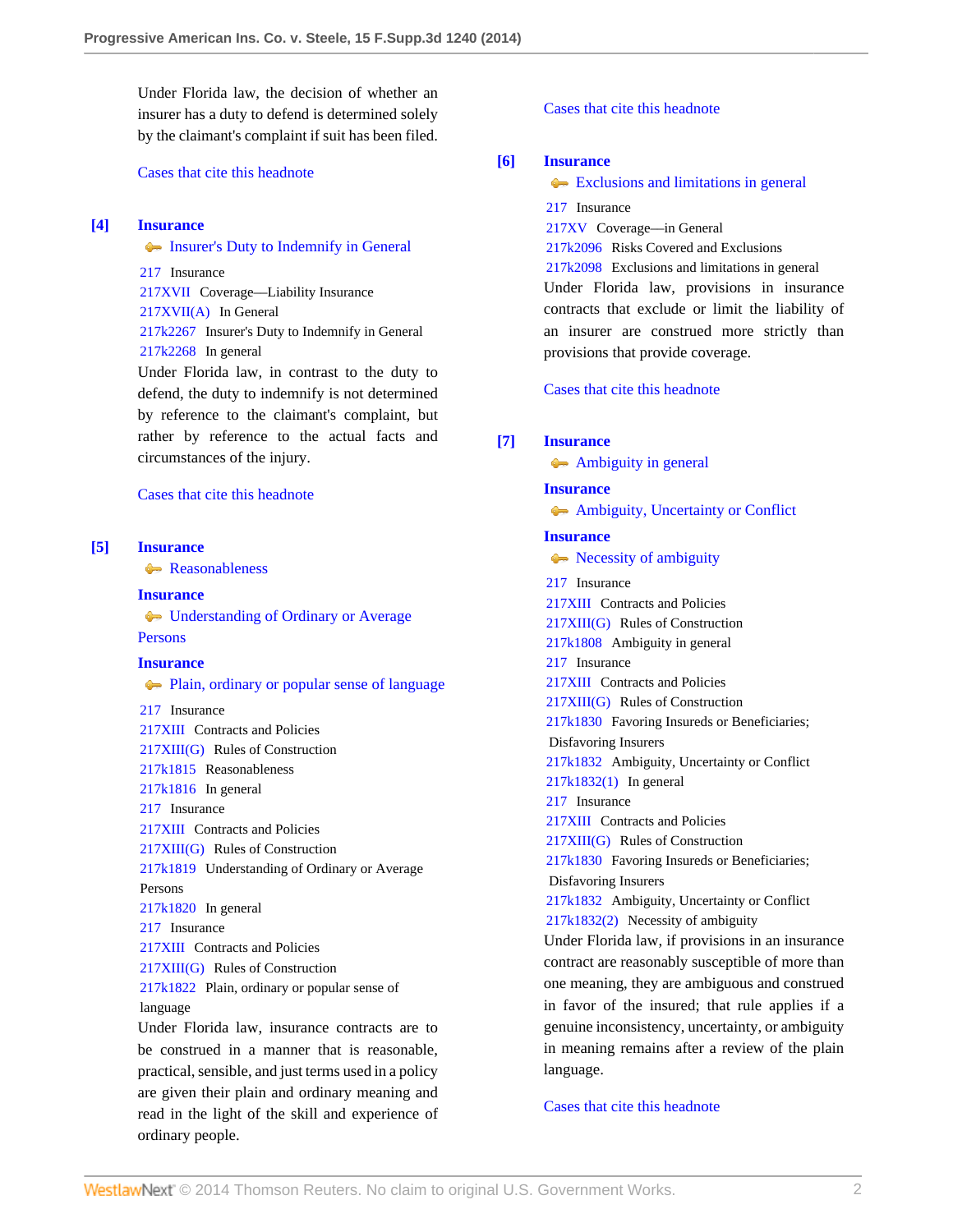# <span id="page-2-0"></span>**[\[8\]](#page-7-0) [Insurance](http://www.westlaw.com/Browse/Home/KeyNumber/217/View.html?docGuid=I393add3fcb1f11e39488c8f438320c70&originationContext=document&vr=3.0&rs=cblt1.0&transitionType=DocumentItem&contextData=(sc.History*oc.MyResearchHistoryDocuments))**

**[Family members; household](http://www.westlaw.com/Browse/Home/KeyNumber/217k2661/View.html?docGuid=I393add3fcb1f11e39488c8f438320c70&originationContext=document&vr=3.0&rs=cblt1.0&transitionType=DocumentItem&contextData=(sc.History*oc.MyResearchHistoryDocuments))** 

[217](http://www.westlaw.com/Browse/Home/KeyNumber/217/View.html?docGuid=I393add3fcb1f11e39488c8f438320c70&originationContext=document&vr=3.0&rs=cblt1.0&transitionType=DocumentItem&contextData=(sc.History*oc.MyResearchHistoryDocuments)) Insurance

[217XXII](http://www.westlaw.com/Browse/Home/KeyNumber/217XXII/View.html?docGuid=I393add3fcb1f11e39488c8f438320c70&originationContext=document&vr=3.0&rs=cblt1.0&transitionType=DocumentItem&contextData=(sc.History*oc.MyResearchHistoryDocuments)) Coverage––Automobile Insurance

[217XXII\(A\)](http://www.westlaw.com/Browse/Home/KeyNumber/217XXII(A)/View.html?docGuid=I393add3fcb1f11e39488c8f438320c70&originationContext=document&vr=3.0&rs=cblt1.0&transitionType=DocumentItem&contextData=(sc.History*oc.MyResearchHistoryDocuments)) In General

[217k2660](http://www.westlaw.com/Browse/Home/KeyNumber/217k2660/View.html?docGuid=I393add3fcb1f11e39488c8f438320c70&originationContext=document&vr=3.0&rs=cblt1.0&transitionType=DocumentItem&contextData=(sc.History*oc.MyResearchHistoryDocuments)) Persons Covered

[217k2661](http://www.westlaw.com/Browse/Home/KeyNumber/217k2661/View.html?docGuid=I393add3fcb1f11e39488c8f438320c70&originationContext=document&vr=3.0&rs=cblt1.0&transitionType=DocumentItem&contextData=(sc.History*oc.MyResearchHistoryDocuments)) Family members; household

Insured "asked" liability insurer to exclude his son from personal umbrella policy, within meaning of policy's named driver exclusion endorsement, which provided that "If you have asked us to exclude any person from coverage under this policy, then we will not provide coverage for any claim arising from an accident or loss involving a motorized vehicle being operated by that excluded driver," by authorizing insurer to write policy with the understanding that his son would be excluded as a covered driver.

[Cases that cite this headnote](http://www.westlaw.com/Link/RelatedInformation/DocHeadnoteLink?docGuid=I393add3fcb1f11e39488c8f438320c70&headnoteId=203325230200820141117033239&originationContext=document&vr=3.0&rs=cblt1.0&transitionType=CitingReferences&contextData=(sc.History*oc.MyResearchHistoryDocuments))

## <span id="page-2-2"></span>**[\[9\]](#page-8-0) [Federal Civil Procedure](http://www.westlaw.com/Browse/Home/KeyNumber/170A/View.html?docGuid=I393add3fcb1f11e39488c8f438320c70&originationContext=document&vr=3.0&rs=cblt1.0&transitionType=DocumentItem&contextData=(sc.History*oc.MyResearchHistoryDocuments))**

• [Insurance cases](http://www.westlaw.com/Browse/Home/KeyNumber/170Ak2501/View.html?docGuid=I393add3fcb1f11e39488c8f438320c70&originationContext=document&vr=3.0&rs=cblt1.0&transitionType=DocumentItem&contextData=(sc.History*oc.MyResearchHistoryDocuments))

[170A](http://www.westlaw.com/Browse/Home/KeyNumber/170A/View.html?docGuid=I393add3fcb1f11e39488c8f438320c70&originationContext=document&vr=3.0&rs=cblt1.0&transitionType=DocumentItem&contextData=(sc.History*oc.MyResearchHistoryDocuments)) Federal Civil Procedure [170AXVII](http://www.westlaw.com/Browse/Home/KeyNumber/170AXVII/View.html?docGuid=I393add3fcb1f11e39488c8f438320c70&originationContext=document&vr=3.0&rs=cblt1.0&transitionType=DocumentItem&contextData=(sc.History*oc.MyResearchHistoryDocuments)) Judgment [170AXVII\(C\)](http://www.westlaw.com/Browse/Home/KeyNumber/170AXVII(C)/View.html?docGuid=I393add3fcb1f11e39488c8f438320c70&originationContext=document&vr=3.0&rs=cblt1.0&transitionType=DocumentItem&contextData=(sc.History*oc.MyResearchHistoryDocuments)) Summary Judgment [170AXVII\(C\)2](http://www.westlaw.com/Browse/Home/KeyNumber/170AXVII(C)2/View.html?docGuid=I393add3fcb1f11e39488c8f438320c70&originationContext=document&vr=3.0&rs=cblt1.0&transitionType=DocumentItem&contextData=(sc.History*oc.MyResearchHistoryDocuments)) Particular Cases [170Ak2501](http://www.westlaw.com/Browse/Home/KeyNumber/170Ak2501/View.html?docGuid=I393add3fcb1f11e39488c8f438320c70&originationContext=document&vr=3.0&rs=cblt1.0&transitionType=DocumentItem&contextData=(sc.History*oc.MyResearchHistoryDocuments)) Insurance cases

Insured's contention, in opposition to summary judgment, that he misunderstood the implications of excluding his son under a personal umbrella policy failed to create a genuine issue of material fact in action by liability insurer, seeking declaration that policy did not provide bodily injury liability coverage to insured or his son, who was involved in a motor vehicle accident while driving insured's vehicle; insured's deposition testimony demonstrated that an individual, upon reading the named driver exclusion endorsement, would conclude that the policy afforded no coverage to insured for a claim arising from an accident involving his son.

#### [Cases that cite this headnote](http://www.westlaw.com/Link/RelatedInformation/DocHeadnoteLink?docGuid=I393add3fcb1f11e39488c8f438320c70&headnoteId=203325230200920141117033239&originationContext=document&vr=3.0&rs=cblt1.0&transitionType=CitingReferences&contextData=(sc.History*oc.MyResearchHistoryDocuments))

### <span id="page-2-3"></span>**[\[10\]](#page-8-1) [Insurance](http://www.westlaw.com/Browse/Home/KeyNumber/217/View.html?docGuid=I393add3fcb1f11e39488c8f438320c70&originationContext=document&vr=3.0&rs=cblt1.0&transitionType=DocumentItem&contextData=(sc.History*oc.MyResearchHistoryDocuments))**

**External Section** [Estoppel of or Waiver by Insureds](http://www.westlaw.com/Browse/Home/KeyNumber/217k1799/View.html?docGuid=I393add3fcb1f11e39488c8f438320c70&originationContext=document&vr=3.0&rs=cblt1.0&transitionType=DocumentItem&contextData=(sc.History*oc.MyResearchHistoryDocuments))

### **[Insurance](http://www.westlaw.com/Browse/Home/KeyNumber/217/View.html?docGuid=I393add3fcb1f11e39488c8f438320c70&originationContext=document&vr=3.0&rs=cblt1.0&transitionType=DocumentItem&contextData=(sc.History*oc.MyResearchHistoryDocuments))**

 $\rightarrow$  [Duty to read policies](http://www.westlaw.com/Browse/Home/KeyNumber/217k1801/View.html?docGuid=I393add3fcb1f11e39488c8f438320c70&originationContext=document&vr=3.0&rs=cblt1.0&transitionType=DocumentItem&contextData=(sc.History*oc.MyResearchHistoryDocuments)) [217](http://www.westlaw.com/Browse/Home/KeyNumber/217/View.html?docGuid=I393add3fcb1f11e39488c8f438320c70&originationContext=document&vr=3.0&rs=cblt1.0&transitionType=DocumentItem&contextData=(sc.History*oc.MyResearchHistoryDocuments)) Insurance [217XIII](http://www.westlaw.com/Browse/Home/KeyNumber/217XIII/View.html?docGuid=I393add3fcb1f11e39488c8f438320c70&originationContext=document&vr=3.0&rs=cblt1.0&transitionType=DocumentItem&contextData=(sc.History*oc.MyResearchHistoryDocuments)) Contracts and Policies [217XIII\(E\)](http://www.westlaw.com/Browse/Home/KeyNumber/217XIII(E)/View.html?docGuid=I393add3fcb1f11e39488c8f438320c70&originationContext=document&vr=3.0&rs=cblt1.0&transitionType=DocumentItem&contextData=(sc.History*oc.MyResearchHistoryDocuments)) Estoppel and Waiver [217k1799](http://www.westlaw.com/Browse/Home/KeyNumber/217k1799/View.html?docGuid=I393add3fcb1f11e39488c8f438320c70&originationContext=document&vr=3.0&rs=cblt1.0&transitionType=DocumentItem&contextData=(sc.History*oc.MyResearchHistoryDocuments)) Estoppel of or Waiver by Insureds [217k1800](http://www.westlaw.com/Browse/Home/KeyNumber/217k1800/View.html?docGuid=I393add3fcb1f11e39488c8f438320c70&originationContext=document&vr=3.0&rs=cblt1.0&transitionType=DocumentItem&contextData=(sc.History*oc.MyResearchHistoryDocuments)) In general [217](http://www.westlaw.com/Browse/Home/KeyNumber/217/View.html?docGuid=I393add3fcb1f11e39488c8f438320c70&originationContext=document&vr=3.0&rs=cblt1.0&transitionType=DocumentItem&contextData=(sc.History*oc.MyResearchHistoryDocuments)) Insurance [217XIII](http://www.westlaw.com/Browse/Home/KeyNumber/217XIII/View.html?docGuid=I393add3fcb1f11e39488c8f438320c70&originationContext=document&vr=3.0&rs=cblt1.0&transitionType=DocumentItem&contextData=(sc.History*oc.MyResearchHistoryDocuments)) Contracts and Policies [217XIII\(E\)](http://www.westlaw.com/Browse/Home/KeyNumber/217XIII(E)/View.html?docGuid=I393add3fcb1f11e39488c8f438320c70&originationContext=document&vr=3.0&rs=cblt1.0&transitionType=DocumentItem&contextData=(sc.History*oc.MyResearchHistoryDocuments)) Estoppel and Waiver [217k1799](http://www.westlaw.com/Browse/Home/KeyNumber/217k1799/View.html?docGuid=I393add3fcb1f11e39488c8f438320c70&originationContext=document&vr=3.0&rs=cblt1.0&transitionType=DocumentItem&contextData=(sc.History*oc.MyResearchHistoryDocuments)) Estoppel of or Waiver by Insureds [217k1801](http://www.westlaw.com/Browse/Home/KeyNumber/217k1801/View.html?docGuid=I393add3fcb1f11e39488c8f438320c70&originationContext=document&vr=3.0&rs=cblt1.0&transitionType=DocumentItem&contextData=(sc.History*oc.MyResearchHistoryDocuments)) Duty to read policies Insureds have a duty to take certain steps for their own protection such as reading their policies, certificates of insurance or any cancellation notices in their possession.

[Cases that cite this headnote](http://www.westlaw.com/Link/RelatedInformation/DocHeadnoteLink?docGuid=I393add3fcb1f11e39488c8f438320c70&headnoteId=203325230201020141117033239&originationContext=document&vr=3.0&rs=cblt1.0&transitionType=CitingReferences&contextData=(sc.History*oc.MyResearchHistoryDocuments))

#### <span id="page-2-1"></span>**[\[11\]](#page-9-0) [Insurance](http://www.westlaw.com/Browse/Home/KeyNumber/217/View.html?docGuid=I393add3fcb1f11e39488c8f438320c70&originationContext=document&vr=3.0&rs=cblt1.0&transitionType=DocumentItem&contextData=(sc.History*oc.MyResearchHistoryDocuments))**

**[Family members; household](http://www.westlaw.com/Browse/Home/KeyNumber/217k2661/View.html?docGuid=I393add3fcb1f11e39488c8f438320c70&originationContext=document&vr=3.0&rs=cblt1.0&transitionType=DocumentItem&contextData=(sc.History*oc.MyResearchHistoryDocuments))** 

[217](http://www.westlaw.com/Browse/Home/KeyNumber/217/View.html?docGuid=I393add3fcb1f11e39488c8f438320c70&originationContext=document&vr=3.0&rs=cblt1.0&transitionType=DocumentItem&contextData=(sc.History*oc.MyResearchHistoryDocuments)) Insurance

[217XXII](http://www.westlaw.com/Browse/Home/KeyNumber/217XXII/View.html?docGuid=I393add3fcb1f11e39488c8f438320c70&originationContext=document&vr=3.0&rs=cblt1.0&transitionType=DocumentItem&contextData=(sc.History*oc.MyResearchHistoryDocuments)) Coverage––Automobile Insurance

[217XXII\(A\)](http://www.westlaw.com/Browse/Home/KeyNumber/217XXII(A)/View.html?docGuid=I393add3fcb1f11e39488c8f438320c70&originationContext=document&vr=3.0&rs=cblt1.0&transitionType=DocumentItem&contextData=(sc.History*oc.MyResearchHistoryDocuments)) In General

[217k2660](http://www.westlaw.com/Browse/Home/KeyNumber/217k2660/View.html?docGuid=I393add3fcb1f11e39488c8f438320c70&originationContext=document&vr=3.0&rs=cblt1.0&transitionType=DocumentItem&contextData=(sc.History*oc.MyResearchHistoryDocuments)) Persons Covered

[217k2661](http://www.westlaw.com/Browse/Home/KeyNumber/217k2661/View.html?docGuid=I393add3fcb1f11e39488c8f438320c70&originationContext=document&vr=3.0&rs=cblt1.0&transitionType=DocumentItem&contextData=(sc.History*oc.MyResearchHistoryDocuments)) Family members; household

Insurance agent's indication to liability insurer that he obtained a signed copy of a named driver exclusion election form from insured, as required to exclude a named driver from coverage, was sufficient for insurer to write policy excluding insured's son from coverage; pursuant to producer agreement insurer had with its agents, insurer did not require that it be provided the original form in order to exclude a driver from coverage.

[Cases that cite this headnote](http://www.westlaw.com/Link/RelatedInformation/DocHeadnoteLink?docGuid=I393add3fcb1f11e39488c8f438320c70&headnoteId=203325230201120141117033239&originationContext=document&vr=3.0&rs=cblt1.0&transitionType=CitingReferences&contextData=(sc.History*oc.MyResearchHistoryDocuments))

#### <span id="page-2-4"></span>**[\[12\]](#page-10-0) [Insurance](http://www.westlaw.com/Browse/Home/KeyNumber/217/View.html?docGuid=I393add3fcb1f11e39488c8f438320c70&originationContext=document&vr=3.0&rs=cblt1.0&transitionType=DocumentItem&contextData=(sc.History*oc.MyResearchHistoryDocuments))**

**[Family members; household](http://www.westlaw.com/Browse/Home/KeyNumber/217k2661/View.html?docGuid=I393add3fcb1f11e39488c8f438320c70&originationContext=document&vr=3.0&rs=cblt1.0&transitionType=DocumentItem&contextData=(sc.History*oc.MyResearchHistoryDocuments))** 

[217](http://www.westlaw.com/Browse/Home/KeyNumber/217/View.html?docGuid=I393add3fcb1f11e39488c8f438320c70&originationContext=document&vr=3.0&rs=cblt1.0&transitionType=DocumentItem&contextData=(sc.History*oc.MyResearchHistoryDocuments)) Insurance

[217XXII](http://www.westlaw.com/Browse/Home/KeyNumber/217XXII/View.html?docGuid=I393add3fcb1f11e39488c8f438320c70&originationContext=document&vr=3.0&rs=cblt1.0&transitionType=DocumentItem&contextData=(sc.History*oc.MyResearchHistoryDocuments)) Coverage––Automobile Insurance

[217XXII\(A\)](http://www.westlaw.com/Browse/Home/KeyNumber/217XXII(A)/View.html?docGuid=I393add3fcb1f11e39488c8f438320c70&originationContext=document&vr=3.0&rs=cblt1.0&transitionType=DocumentItem&contextData=(sc.History*oc.MyResearchHistoryDocuments)) In General

[217k2660](http://www.westlaw.com/Browse/Home/KeyNumber/217k2660/View.html?docGuid=I393add3fcb1f11e39488c8f438320c70&originationContext=document&vr=3.0&rs=cblt1.0&transitionType=DocumentItem&contextData=(sc.History*oc.MyResearchHistoryDocuments)) Persons Covered

[217k2661](http://www.westlaw.com/Browse/Home/KeyNumber/217k2661/View.html?docGuid=I393add3fcb1f11e39488c8f438320c70&originationContext=document&vr=3.0&rs=cblt1.0&transitionType=DocumentItem&contextData=(sc.History*oc.MyResearchHistoryDocuments)) Family members; household

Insured's act of authorizing liability insurer to write a personal umbrella policy with his son as an excluded driver was the only authorization necessary to properly effectuate the exclusion,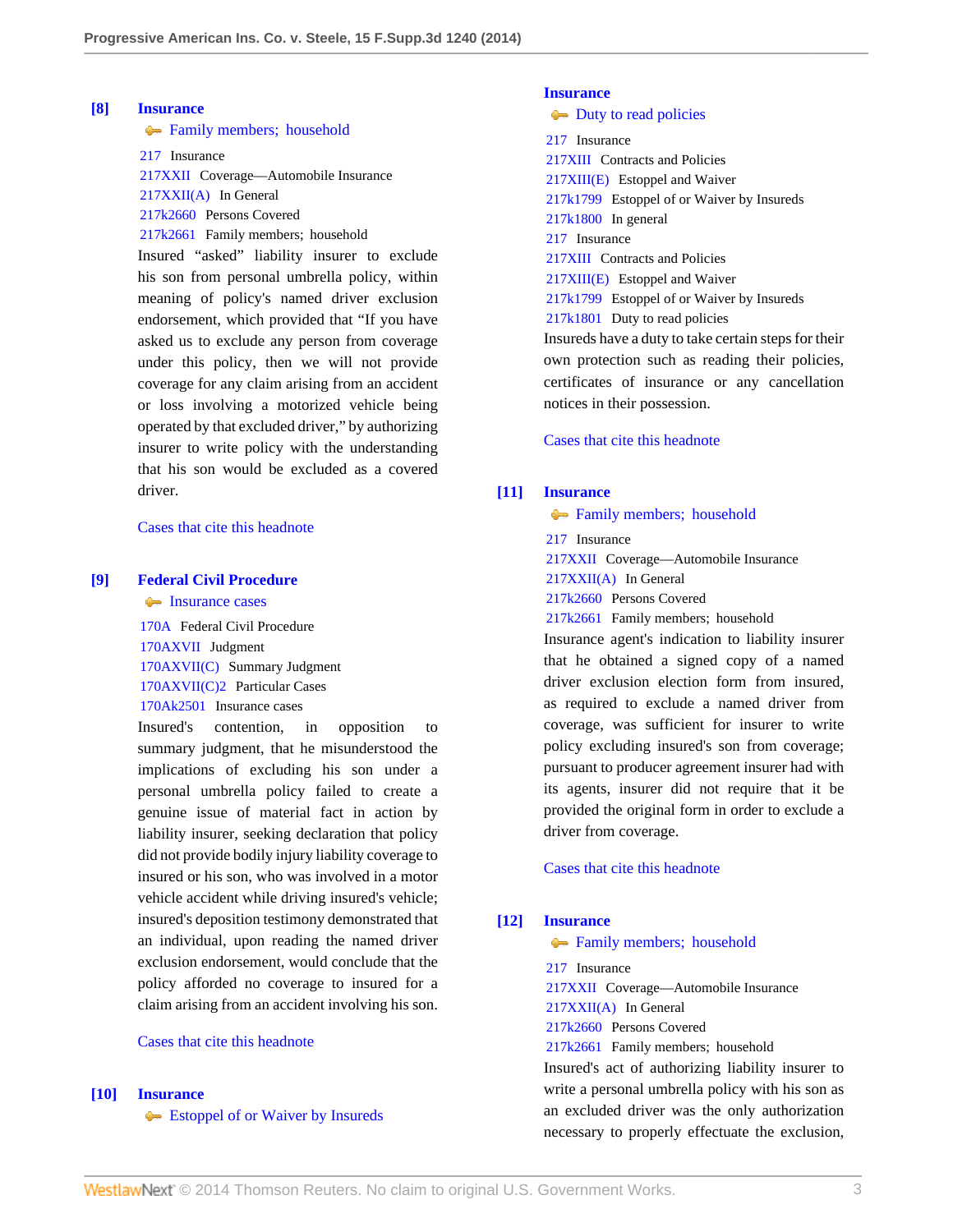and thus authorization by insured's wife was not required; policy contained a joint and individual interest provision, under which the action of one named insured would be binding on all persons provided coverage under the policy, and insured was the only "named insured."

[Cases that cite this headnote](http://www.westlaw.com/Link/RelatedInformation/DocHeadnoteLink?docGuid=I393add3fcb1f11e39488c8f438320c70&headnoteId=203325230201220141117033239&originationContext=document&vr=3.0&rs=cblt1.0&transitionType=CitingReferences&contextData=(sc.History*oc.MyResearchHistoryDocuments))

## **Attorneys and Law Firms**

**\*1242** [Stuart J. Freeman](http://www.westlaw.com/Link/Document/FullText?findType=h&pubNum=176284&cite=0122065601&originatingDoc=I393add3fcb1f11e39488c8f438320c70&refType=RQ&originationContext=document&vr=3.0&rs=cblt1.0&transitionType=DocumentItem&contextData=(sc.History*oc.MyResearchHistoryDocuments)), Brasfield, Freeman, Goldis & Cash, PA, St. Petersburg, FL, for Plaintiff.

[David R. Phillips](http://www.westlaw.com/Link/Document/FullText?findType=h&pubNum=176284&cite=0433950301&originatingDoc=I393add3fcb1f11e39488c8f438320c70&refType=RQ&originationContext=document&vr=3.0&rs=cblt1.0&transitionType=DocumentItem&contextData=(sc.History*oc.MyResearchHistoryDocuments)), MacFarlane, Ferguson & McMullen, Clearwater, FL, [Stephen H. Haskins](http://www.westlaw.com/Link/Document/FullText?findType=h&pubNum=176284&cite=0101212501&originatingDoc=I393add3fcb1f11e39488c8f438320c70&refType=RQ&originationContext=document&vr=3.0&rs=cblt1.0&transitionType=DocumentItem&contextData=(sc.History*oc.MyResearchHistoryDocuments)), Lucas Green & Magazine, New Port Richey, FL, for Defendants.

## *ORDER*

VIRGINIA M. HERNANDEZ COVINGTON, District Judge.

This cause comes before the Court in consideration of Plaintiff Progressive American Insurance Company's Motion for Entry of Final Summary Judgment (Doc. # 26) filed on January 9, 2014. Defendant Dorothy Mae Murphy–Smith filed a response in opposition to the Motion (Doc. # 33) on February 10, 2014. Progressive filed a reply (Doc. # 34) to Murphy–Smith's response on February 14, 2014. For the reasons that follow, the Motion is granted.

## **I.** *Background*

On May 4, 2011, Dr. Paul Steele signed an application for personal umbrella insurance with Progressive. (Dedrick Aff. Doc. # 26–1 at 3). The next day, Progressive issued to Dr. Steele a personal umbrella policy for the policy period of May 10, 2011, to **\*1243** May 10, 2012, under Policy No. 45855372–0. (*Id.*). That policy listed Dr. Steele as a "named insured" and reflected a "rated" status for Dr. Steele's son, Graham. (Doc. # 26–2 at 3).

According to Progressive Product Analyst Brian Dedrick, "[i]n March 2012, Progressive prepared for the policy's renewal by performing its standard underwriting review. At that time, Progressive determined that there were several serious traffic violations on Graham Steele that made the umbrella policy unacceptable for renewal." (Dedrick Aff. Doc. # 26–1 at 3). Consistent with this determination, on March 7, 2012, Progressive mailed to Dr. Steel a non-renewal notice. (Doc. # 26–2 at 5). The non-renewal notice stated succinctly: "Your personal umbrella policy will expire at 12:01 a.m. on May 10, 2012. You will not receive an offer to renew because: The number of violations/accidents listed on policy exceeds the acceptable limit. If you have any questions, please call your agent." (*Id.*).

Dr. Steele acknowledges receiving the non-renewal notice in the mail at his home. (Steele Dep. Doc. # 27 at 7). Furthermore, Dr. Steele understood that the "violations/ accidents" mentioned in the notice referred specifically to citations received by his son, Graham. (*Id.* at 9). Upon receipt of the non-renewal notice, Dr. Steele contacted his insurance agent, Ryan Clegg. (*Id.*).

When Clegg became aware of the non-renewal notice, he "called Progressive to find out what was going on." (Clegg Dep. Doc. # 28 at 8). Progressive informed Clegg that, due to Graham Steele's driving record, Progressive would not renew its policy with Dr. Steele. (*Id.* at 8–9). Clegg recalls that he "negotiated terms where we could keep the policy in force with Progressive, pending Graham was excluded from the umbrella policy." (*Id.* at 9). Clegg then communicated to Dr. Steele that "[t]here was no other way to continue umbrella coverage unless Graham was excluded." (*Id.* at 11). Furthermore, Clegg explained to Dr. Steele that no coverage would be afforded to Dr. Steele himself "should something happen while Graham's on the road." (*Id.* at 12).

Based on this conversation with Clegg, Dr. Steele understood that the only way to continue umbrella coverage with Progressive was to exclude Graham as a driver on the policy. (Steele Dep. Doc. # 27 at 10; Doc. # 27–1 at 10). Because he wanted to continue the umbrella policy with Progressive, Dr. Steele authorized Progressive to write the umbrella policy for the next policy term excluding Graham as a driver. (Steele Dep. Doc. # 27 at 10; Doc. # 27–1 at 10–11). Dr. Steele maintains, however, that he misunderstood the implications of excluding Graham as a driver; Dr. Steele understood "that Graham was gonna be excluded, so he wouldn't be covered under the umbrella," but Dr. Steele nonetheless thought that he personally "was still covered under the umbrella." (Steele Dep. Doc. # 27–1 at 7). Dr. Steele offers no explanation as to the basis for this assumption. (*Id.* at 7–8).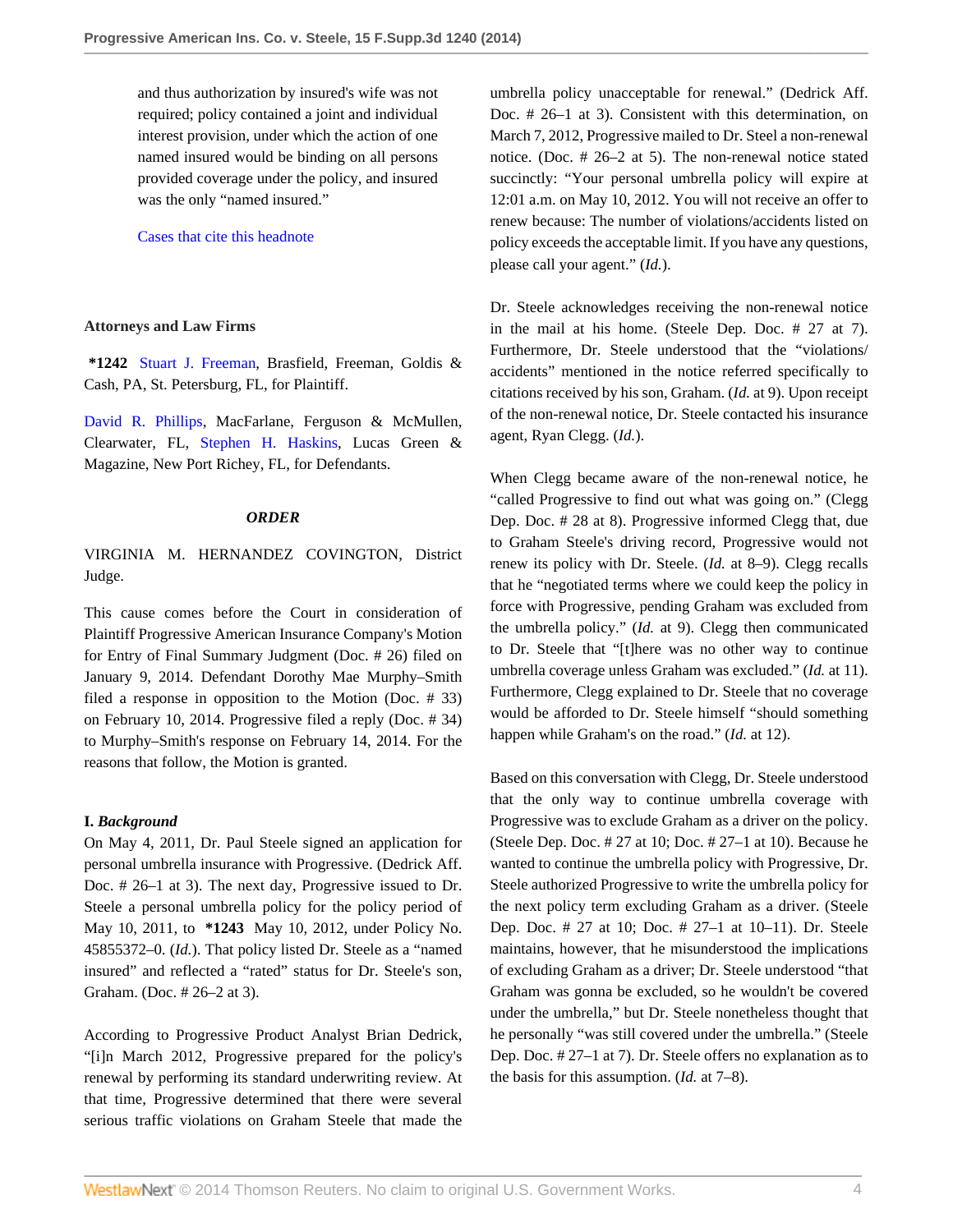"Pursuant to Progressive's producer agreement with its agents, in order to exclude a named driver from coverage, the agent is required to secure a signed copy of the Named Driver Exclusion Election from the policyholder and maintain a copy in their files." (Dedrick Aff. Doc.  $\#26-1$  $\#26-1$  at 4).  $^1$  Clegg accordingly "had [Dr. Steele] sign an exclusion form." (Clegg Dep. Doc. # 38 at 8).

<span id="page-4-0"></span>[1](#page-4-1) However, "Progressive does not require that the original signed Named Driver Exclusion Election, or a copy thereof, be provided to Progressive in order to exclude a driver from coverage." (Dedrick Aff. Doc. # 26–1 at 4).

**\*1244** In conjunction with obtaining the signed exclusion form from Dr. Steele, Clegg "utilized Progressive's electronic quoting application, wherein he indicated that [Graham Steele] was to be excluded from coverage," in order to secure a replacement policy. (Dedrick Aff. Doc. # 26–1 at 3–4).

In accordance with Clegg's use of Progressive's software (*Id.* at 4), Progressive issued a personal umbrella insurance policy under Policy No. 66613589–0 ("the Policy") to Dr. Steele for the policy period from May 10, 2012, to May 10, 2013 (Policy Doc. # 26–3 at 2). The Policy listed Dr. Paul Steele as the "named insured" and Graham Steele as an "excluded" driver. (*Id.* at 3). The Policy additionally contained a "Named Driver Exclusion Endorsement" which provided as follows:

> If **you** have asked **us** to exclude any person from coverage under this policy, then **we** will not provide coverage for any claim arising from an accident or loss involving a motorized vehicle being operated by that excluded driver. This includes any claim for damages made against **you,** a **relative,** or any other person or organization that is vicariously liable for an accident arising out of the operation of a motorized vehicle by the excluded driver.

(*Id.* at 9) (emphasis in original). Progressive mailed the Policy to Dr. Steele on May 12, 2012. (Dedrick Aff. Doc. # 26–1 at 5).

On September 12, 2012, Graham Steele allegedly was operating Dr. Steele's 2008 Jeep Commander, a vehicle insured under the Policy, when he was involved in a motor vehicle accident with Dorothy Mae Murphy–Smith ("the Accident"). (Doc.  $# 1$  at  $\P$  13). Murphy–Smith allegedly attempted to settle with Progressive under the Policy "based on the alleged negligence of Graham Steele and the vicarious liability of Paul Steele as the owner of the motor vehicle operated by Graham Steele." (*Id.* at ¶ 14).

<span id="page-4-1"></span>Progressive consequently initiated this declaratory judgment action, in accordance with the federal Declaratory Judgment Act, [28 U.S.C. § 2201,](http://www.westlaw.com/Link/Document/FullText?findType=L&pubNum=1000546&cite=28USCAS2201&originatingDoc=I393add3fcb1f11e39488c8f438320c70&refType=LQ&originationContext=document&vr=3.0&rs=cblt1.0&transitionType=DocumentItem&contextData=(sc.History*oc.MyResearchHistoryDocuments)) on August 22, 2013, requesting that the Court enter a declaratory judgment finding: (1) that the Policy does not provide bodily injury liability coverage to Dr. Paul Steele or Graham Steele as a result of the Accident, (2) that Progressive has no duty to indemnify Dr. Steele or Graham Steele for any damages claimed by Murphy–Smith, and (3) that, should Murphy–Smith file a separate action as a result of the Accident, Progressive has no duty to defend Dr. Steele or Graham Steele in that action. (Doc. # 1 at 5–6).

On January 9, 2014, Progressive filed the instant Motion for Entry of Final Summary Judgment. (Doc. # 26). Murphy– Smith filed a response in opposition to the Motion (Doc. # 33) on February 10, 2014. Progressive filed a reply (Doc. # 34) on February 14, 2014. The Court has reviewed the Motion, the response, and the reply, and is otherwise fully advised in the premises.

## **II.** *Legal Standard*

Summary judgment is appropriate "if the movant shows that there is no genuine dispute as to any material fact and the movant is entitled to judgment as a matter of law." [Fed.R.Civ.P. 56\(a\).](http://www.westlaw.com/Link/Document/FullText?findType=L&pubNum=1000600&cite=USFRCPR56&originationContext=document&vr=3.0&rs=cblt1.0&transitionType=DocumentItem&contextData=(sc.History*oc.MyResearchHistoryDocuments)#co_pp_8b3b0000958a4) A factual dispute alone is not enough to defeat a properly pled motion for summary judgment; only the existence of a genuine issue of material fact will preclude a grant of summary judgment. *[Anderson v. Liberty Lobby,](http://www.westlaw.com/Link/Document/FullText?findType=Y&serNum=1986132674&pubNum=0000708&originationContext=document&vr=3.0&rs=cblt1.0&transitionType=DocumentItem&contextData=(sc.History*oc.MyResearchHistoryDocuments)) Inc.,* [477 U.S. 242, 247–48, 106 S.Ct. 2505, 91 L.Ed.2d 202](http://www.westlaw.com/Link/Document/FullText?findType=Y&serNum=1986132674&pubNum=0000708&originationContext=document&vr=3.0&rs=cblt1.0&transitionType=DocumentItem&contextData=(sc.History*oc.MyResearchHistoryDocuments)) [\(1986\).](http://www.westlaw.com/Link/Document/FullText?findType=Y&serNum=1986132674&pubNum=0000708&originationContext=document&vr=3.0&rs=cblt1.0&transitionType=DocumentItem&contextData=(sc.History*oc.MyResearchHistoryDocuments))

**\*1245** An issue is genuine if the evidence is such that a reasonable jury could return a verdict for the nonmoving party. *[Mize v. Jefferson City Bd. of Educ.,](http://www.westlaw.com/Link/Document/FullText?findType=Y&serNum=1996186579&pubNum=0000506&fi=co_pp_sp_506_742&originationContext=document&vr=3.0&rs=cblt1.0&transitionType=DocumentItem&contextData=(sc.History*oc.MyResearchHistoryDocuments)#co_pp_sp_506_742)* 93 F.3d 739, 742 [\(11th Cir.1996\)](http://www.westlaw.com/Link/Document/FullText?findType=Y&serNum=1996186579&pubNum=0000506&fi=co_pp_sp_506_742&originationContext=document&vr=3.0&rs=cblt1.0&transitionType=DocumentItem&contextData=(sc.History*oc.MyResearchHistoryDocuments)#co_pp_sp_506_742) (citing *[Hairston v. Gainesville Sun Publ'g](http://www.westlaw.com/Link/Document/FullText?findType=Y&serNum=1993229035&pubNum=0000506&fi=co_pp_sp_506_918&originationContext=document&vr=3.0&rs=cblt1.0&transitionType=DocumentItem&contextData=(sc.History*oc.MyResearchHistoryDocuments)#co_pp_sp_506_918) Co.,* [9 F.3d 913, 918 \(11th Cir.1993\)\)](http://www.westlaw.com/Link/Document/FullText?findType=Y&serNum=1993229035&pubNum=0000506&fi=co_pp_sp_506_918&originationContext=document&vr=3.0&rs=cblt1.0&transitionType=DocumentItem&contextData=(sc.History*oc.MyResearchHistoryDocuments)#co_pp_sp_506_918). A fact is material if it may affect the outcome of the suit under the governing law. *Allen v. Tyson Foods, Inc.,* [121 F.3d 642, 646 \(11th Cir.1997\).](http://www.westlaw.com/Link/Document/FullText?findType=Y&serNum=1997177675&pubNum=0000506&fi=co_pp_sp_506_646&originationContext=document&vr=3.0&rs=cblt1.0&transitionType=DocumentItem&contextData=(sc.History*oc.MyResearchHistoryDocuments)#co_pp_sp_506_646) The moving party bears the initial burden of showing the court, by reference to materials on file, that there are no genuine issues of material fact that should be decided at trial. *[Hickson Corp. v. N. Crossarm Co., Inc.,](http://www.westlaw.com/Link/Document/FullText?findType=Y&serNum=2004087153&pubNum=0000506&fi=co_pp_sp_506_1260&originationContext=document&vr=3.0&rs=cblt1.0&transitionType=DocumentItem&contextData=(sc.History*oc.MyResearchHistoryDocuments)#co_pp_sp_506_1260)* 357 F.3d 1256, [1260 \(11th Cir.2004\)](http://www.westlaw.com/Link/Document/FullText?findType=Y&serNum=2004087153&pubNum=0000506&fi=co_pp_sp_506_1260&originationContext=document&vr=3.0&rs=cblt1.0&transitionType=DocumentItem&contextData=(sc.History*oc.MyResearchHistoryDocuments)#co_pp_sp_506_1260) (citing *[Celotex Corp. v. Catrett,](http://www.westlaw.com/Link/Document/FullText?findType=Y&serNum=1986132677&pubNum=0000708&originationContext=document&vr=3.0&rs=cblt1.0&transitionType=DocumentItem&contextData=(sc.History*oc.MyResearchHistoryDocuments))* 477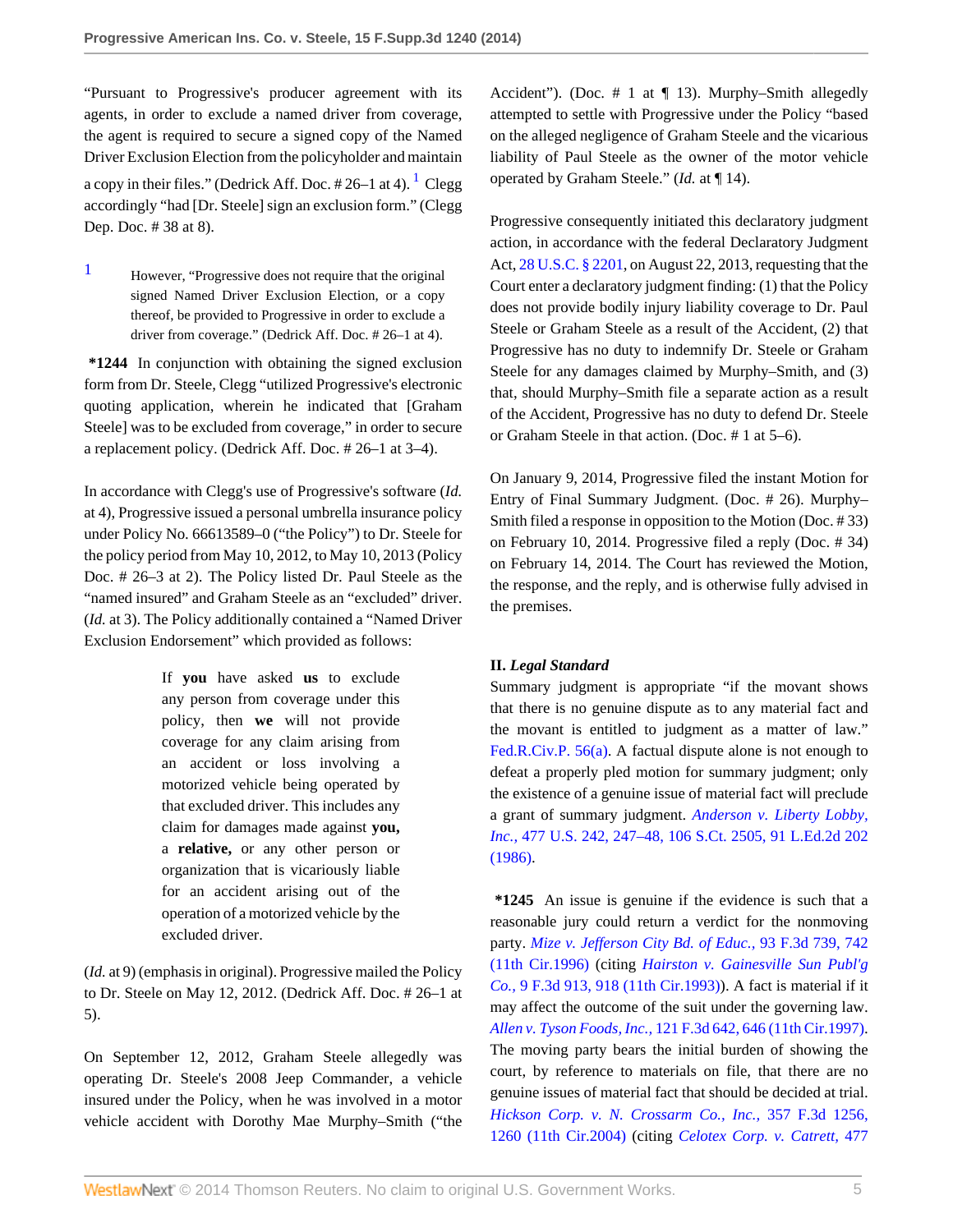[U.S. 317, 323, 106 S.Ct. 2548, 91 L.Ed.2d 265 \(1986\)](http://www.westlaw.com/Link/Document/FullText?findType=Y&serNum=1986132677&pubNum=0000708&originationContext=document&vr=3.0&rs=cblt1.0&transitionType=DocumentItem&contextData=(sc.History*oc.MyResearchHistoryDocuments))). "When a moving party has discharged its burden, the nonmoving party must then 'go beyond the pleadings,' and by its own affidavits, or by 'depositions, answers to interrogatories, and admissions on file,' designate specific facts showing that there is a genuine issue for trial." *[Jeffery v. Sarasota](http://www.westlaw.com/Link/Document/FullText?findType=Y&serNum=1995178188&pubNum=0000506&fi=co_pp_sp_506_593&originationContext=document&vr=3.0&rs=cblt1.0&transitionType=DocumentItem&contextData=(sc.History*oc.MyResearchHistoryDocuments)#co_pp_sp_506_593) White Sox, Inc.,* [64 F.3d 590, 593–94 \(11th Cir.1995\)](http://www.westlaw.com/Link/Document/FullText?findType=Y&serNum=1995178188&pubNum=0000506&fi=co_pp_sp_506_593&originationContext=document&vr=3.0&rs=cblt1.0&transitionType=DocumentItem&contextData=(sc.History*oc.MyResearchHistoryDocuments)#co_pp_sp_506_593) (citing *Celotex,* [477 U.S. at 324, 106 S.Ct. 2548](http://www.westlaw.com/Link/Document/FullText?findType=Y&serNum=1986132677&pubNum=0000708&originationContext=document&vr=3.0&rs=cblt1.0&transitionType=DocumentItem&contextData=(sc.History*oc.MyResearchHistoryDocuments))).

If there is a conflict between the parties' allegations or evidence, the non-moving party's evidence is presumed to be true and all reasonable inferences must be drawn in the nonmoving party's favor. *[Shotz v. City of Plantation, Fla.,](http://www.westlaw.com/Link/Document/FullText?findType=Y&serNum=2003612085&pubNum=0000506&fi=co_pp_sp_506_1164&originationContext=document&vr=3.0&rs=cblt1.0&transitionType=DocumentItem&contextData=(sc.History*oc.MyResearchHistoryDocuments)#co_pp_sp_506_1164)* 344 [F.3d 1161, 1164 \(11th Cir.2003\)](http://www.westlaw.com/Link/Document/FullText?findType=Y&serNum=2003612085&pubNum=0000506&fi=co_pp_sp_506_1164&originationContext=document&vr=3.0&rs=cblt1.0&transitionType=DocumentItem&contextData=(sc.History*oc.MyResearchHistoryDocuments)#co_pp_sp_506_1164). If a reasonable fact finder evaluating the evidence could draw more than one inference from the facts, and if that inference introduces a genuine issue of material fact, the court should not grant summary judgment. *[Samples ex rel. Samples v. City of Atlanta,](http://www.westlaw.com/Link/Document/FullText?findType=Y&serNum=1988069944&pubNum=0000350&fi=co_pp_sp_350_1330&originationContext=document&vr=3.0&rs=cblt1.0&transitionType=DocumentItem&contextData=(sc.History*oc.MyResearchHistoryDocuments)#co_pp_sp_350_1330)* 846 [F.2d 1328, 1330 \(11th Cir.1988\)](http://www.westlaw.com/Link/Document/FullText?findType=Y&serNum=1988069944&pubNum=0000350&fi=co_pp_sp_350_1330&originationContext=document&vr=3.0&rs=cblt1.0&transitionType=DocumentItem&contextData=(sc.History*oc.MyResearchHistoryDocuments)#co_pp_sp_350_1330) (citing *[Augusta Iron & Steel](http://www.westlaw.com/Link/Document/FullText?findType=Y&serNum=1987160841&pubNum=0000350&fi=co_pp_sp_350_856&originationContext=document&vr=3.0&rs=cblt1.0&transitionType=DocumentItem&contextData=(sc.History*oc.MyResearchHistoryDocuments)#co_pp_sp_350_856) [Works, Inc. v. Employers Ins. of Wausau,](http://www.westlaw.com/Link/Document/FullText?findType=Y&serNum=1987160841&pubNum=0000350&fi=co_pp_sp_350_856&originationContext=document&vr=3.0&rs=cblt1.0&transitionType=DocumentItem&contextData=(sc.History*oc.MyResearchHistoryDocuments)#co_pp_sp_350_856)* 835 F.2d 855, 856 [\(11th Cir.1988\)](http://www.westlaw.com/Link/Document/FullText?findType=Y&serNum=1987160841&pubNum=0000350&fi=co_pp_sp_350_856&originationContext=document&vr=3.0&rs=cblt1.0&transitionType=DocumentItem&contextData=(sc.History*oc.MyResearchHistoryDocuments)#co_pp_sp_350_856)).

However, if the non-movant's response consists of nothing "more than a repetition of his conclusional allegations," summary judgment is not only proper, but required. *[Morris v.](http://www.westlaw.com/Link/Document/FullText?findType=Y&serNum=1981149005&pubNum=0000350&fi=co_pp_sp_350_1034&originationContext=document&vr=3.0&rs=cblt1.0&transitionType=DocumentItem&contextData=(sc.History*oc.MyResearchHistoryDocuments)#co_pp_sp_350_1034) Ross,* [663 F.2d 1032, 1034 \(11th Cir.1981\)](http://www.westlaw.com/Link/Document/FullText?findType=Y&serNum=1981149005&pubNum=0000350&fi=co_pp_sp_350_1034&originationContext=document&vr=3.0&rs=cblt1.0&transitionType=DocumentItem&contextData=(sc.History*oc.MyResearchHistoryDocuments)#co_pp_sp_350_1034), *cert. denied,* [456](http://www.westlaw.com/Link/Document/FullText?findType=Y&serNum=1982221912&pubNum=0000708&originationContext=document&vr=3.0&rs=cblt1.0&transitionType=DocumentItem&contextData=(sc.History*oc.MyResearchHistoryDocuments)) [U.S. 1010, 102 S.Ct. 2303, 73 L.Ed.2d 1306 \(1982\).](http://www.westlaw.com/Link/Document/FullText?findType=Y&serNum=1982221912&pubNum=0000708&originationContext=document&vr=3.0&rs=cblt1.0&transitionType=DocumentItem&contextData=(sc.History*oc.MyResearchHistoryDocuments))

## **III.** *Discussion*

## **A.** *Justiciable Controversy*

<span id="page-5-0"></span>**[\[1\]](#page-0-0)** "In all cases arising under the Declaratory Judgment Act, [28 U.S.C. § 2201](http://www.westlaw.com/Link/Document/FullText?findType=L&pubNum=1000546&cite=28USCAS2201&originatingDoc=I393add3fcb1f11e39488c8f438320c70&refType=LQ&originationContext=document&vr=3.0&rs=cblt1.0&transitionType=DocumentItem&contextData=(sc.History*oc.MyResearchHistoryDocuments)) ... the threshold question is whether a justiciable controversy exists." *[Atlanta Gas Light Co. v.](http://www.westlaw.com/Link/Document/FullText?findType=Y&serNum=1995210481&pubNum=0000506&fi=co_pp_sp_506_414&originationContext=document&vr=3.0&rs=cblt1.0&transitionType=DocumentItem&contextData=(sc.History*oc.MyResearchHistoryDocuments)#co_pp_sp_506_414) Aetna Cas. & Sur. Co.,* [68 F.3d 409, 414 \(11th Cir.1995\)](http://www.westlaw.com/Link/Document/FullText?findType=Y&serNum=1995210481&pubNum=0000506&fi=co_pp_sp_506_414&originationContext=document&vr=3.0&rs=cblt1.0&transitionType=DocumentItem&contextData=(sc.History*oc.MyResearchHistoryDocuments)#co_pp_sp_506_414). "For a controversy to exist, 'the facts alleged, under all the circumstances, [must] show that there is a substantial controversy, between parties having adverse legal interests, of sufficient immediacy and reality to warrant the issuance of a declaratory judgment.' " *Id.* (quoting *[Md. Cas. Co. v. Pac.](http://www.westlaw.com/Link/Document/FullText?findType=Y&serNum=1941124592&pubNum=0000708&originationContext=document&vr=3.0&rs=cblt1.0&transitionType=DocumentItem&contextData=(sc.History*oc.MyResearchHistoryDocuments)) Coal & Oil Co.,* [312 U.S. 270, 273, 61 S.Ct. 510, 85 L.Ed. 826](http://www.westlaw.com/Link/Document/FullText?findType=Y&serNum=1941124592&pubNum=0000708&originationContext=document&vr=3.0&rs=cblt1.0&transitionType=DocumentItem&contextData=(sc.History*oc.MyResearchHistoryDocuments)) [\(1941\)\)](http://www.westlaw.com/Link/Document/FullText?findType=Y&serNum=1941124592&pubNum=0000708&originationContext=document&vr=3.0&rs=cblt1.0&transitionType=DocumentItem&contextData=(sc.History*oc.MyResearchHistoryDocuments)). "The party who invokes a federal court's authority must show, at an 'irreducible minimum,' that at the time the complaint was filed, he has suffered some actual or threatened injury resulting from the defendant's conduct, that the injury fairly can be traced to the challenged action, and that the injury is likely to be redressed by favorable court disposition." *[Atlanta Gas Light,](http://www.westlaw.com/Link/Document/FullText?findType=Y&serNum=1995210481&pubNum=0000506&fi=co_pp_sp_506_414&originationContext=document&vr=3.0&rs=cblt1.0&transitionType=DocumentItem&contextData=(sc.History*oc.MyResearchHistoryDocuments)#co_pp_sp_506_414)* 68 F.3d at 414 (citation omitted).

In the Complaint, Progressive characterizes its dispute with Murphy–Smith as a "demand for settlement" rather than describing an underlying tort action by Murphy– Smith regarding the Steeles' liability. (Doc.  $\#$  1 at  $\P$ 14). Additionally, in Progressive's Motion for Summary Judgment, Progressive requests a declaration that, *"should a lawsuit be brought* by Dorothy Mae Murphy–Smith for her damages as a result of the Accident, [ ] Progressive, pursuant **\*1246** to the Personal Umbrella Policy, has no duty to defend Paul Steele or Graham Steele in that lawsuit." (Doc. # 26 at 13) (emphasis added). Progressive also seeks a declaration as to its duty to indemnify the Steeles for damages claimed by Murphy–Smith. (*Id.*). Neither party has indicated to the Court that an underlying tort action exists between Murphy–Smith and the Steeles. As a corollary, neither party has briefed the Court on the issue of whether the dispute in this case is ripe for adjudication.

However, the Court finds that Progressive's declaratory action meets the justiciable controversy threshold in that (1) the parties' adverse legal interests can be identified from the pleadings, (2) Progressive suffers a "threatened injury" of sufficient immediacy as a result of Murphy–Smith's settlement demand, and (3) Progressive's injury is likely to be redressed by favorable court disposition. Indeed, the Eleventh Circuit has explained that finding a case or controversy in a declaratory judgment suit may require entertaining the action "on a somewhat hypothetical set of facts." *[GTE Directories](http://www.westlaw.com/Link/Document/FullText?findType=Y&serNum=1995211942&pubNum=0000506&fi=co_pp_sp_506_1569&originationContext=document&vr=3.0&rs=cblt1.0&transitionType=DocumentItem&contextData=(sc.History*oc.MyResearchHistoryDocuments)#co_pp_sp_506_1569) [Pub. Corp. v. Trimen Am., Inc.,](http://www.westlaw.com/Link/Document/FullText?findType=Y&serNum=1995211942&pubNum=0000506&fi=co_pp_sp_506_1569&originationContext=document&vr=3.0&rs=cblt1.0&transitionType=DocumentItem&contextData=(sc.History*oc.MyResearchHistoryDocuments)#co_pp_sp_506_1569)* 67 F.3d 1563, 1569 (11th [Cir.1995\)](http://www.westlaw.com/Link/Document/FullText?findType=Y&serNum=1995211942&pubNum=0000506&fi=co_pp_sp_506_1569&originationContext=document&vr=3.0&rs=cblt1.0&transitionType=DocumentItem&contextData=(sc.History*oc.MyResearchHistoryDocuments)#co_pp_sp_506_1569) In *GTE,* the Eleventh Circuit explained that

> in some instances a declaratory judgment is proper even though there are future contingencies that will determine whether a controversy ever actually becomes real. The familiar type of suit in which a liability insurer seeks a declaration that it will not be liable to indemnify an insured person for any damages the injured person may recover against the insured is an example. *The injured person may not sue or he may not obtain a judgment against the insured, but there is held to be sufficient controversy* between the insurer and the injured person that a declaratory judgment is permissible.

*Id.* (emphasis added).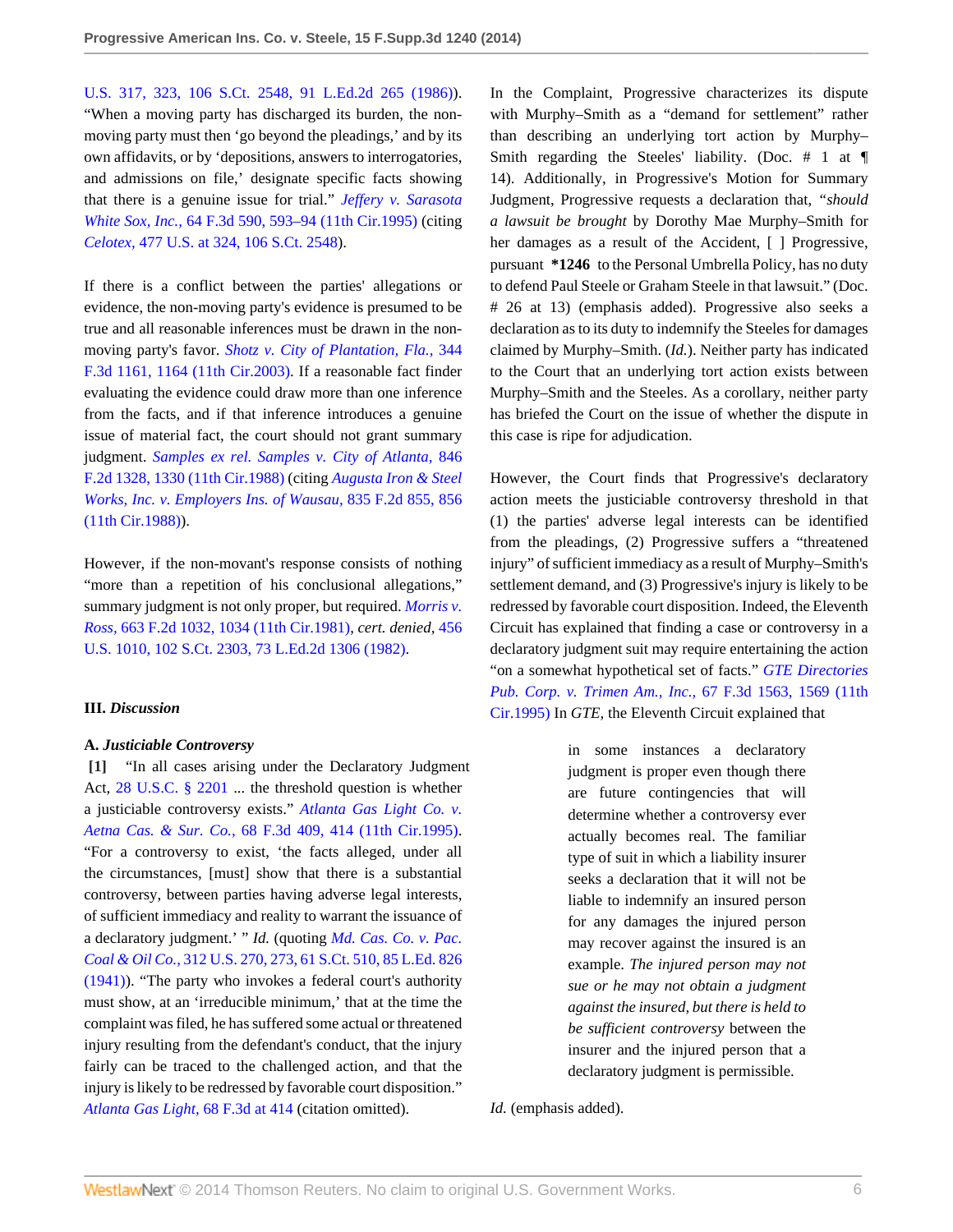Consistent with this analysis, the Court finds that exercising jurisdiction over this declaratory action is permissible under the circumstances of this case.

## **B.** *Duty to Defend and Indemnify*

<span id="page-6-7"></span><span id="page-6-1"></span><span id="page-6-0"></span>**[\[2\]](#page-0-1) [\[3\]](#page-0-2)** Under Florida law, which the Court applies in this diversity action,  $2$  the duty to defend is broader than the duty to indemnify. *[Sinni v. Scottsdale Ins. Co.,](http://www.westlaw.com/Link/Document/FullText?findType=Y&serNum=2020924220&pubNum=0004637&fi=co_pp_sp_4637_1323&originationContext=document&vr=3.0&rs=cblt1.0&transitionType=DocumentItem&contextData=(sc.History*oc.MyResearchHistoryDocuments)#co_pp_sp_4637_1323)* 676 F.Supp.2d [1319, 1323 \(M.D.Fla.2009\).](http://www.westlaw.com/Link/Document/FullText?findType=Y&serNum=2020924220&pubNum=0004637&fi=co_pp_sp_4637_1323&originationContext=document&vr=3.0&rs=cblt1.0&transitionType=DocumentItem&contextData=(sc.History*oc.MyResearchHistoryDocuments)#co_pp_sp_4637_1323) The decision of whether an insurer has a duty to defend "is determined solely by the claimant's complaint if suit has been filed." *[Higgins v. State](http://www.westlaw.com/Link/Document/FullText?findType=Y&serNum=2005212849&pubNum=0000735&fi=co_pp_sp_735_9&originationContext=document&vr=3.0&rs=cblt1.0&transitionType=DocumentItem&contextData=(sc.History*oc.MyResearchHistoryDocuments)#co_pp_sp_735_9) Farm Fire & Cas. Co.,* [894 So.2d 5, 9–10 \(Fla.2004\).](http://www.westlaw.com/Link/Document/FullText?findType=Y&serNum=2005212849&pubNum=0000735&fi=co_pp_sp_735_9&originationContext=document&vr=3.0&rs=cblt1.0&transitionType=DocumentItem&contextData=(sc.History*oc.MyResearchHistoryDocuments)#co_pp_sp_735_9)

<span id="page-6-6"></span>[2](#page-6-7) The parties do not dispute that Florida law should govern the issue of coverage in this case. (*See* Doc. # 26 at 9; Doc. # 33 at 2).

However, as explained above, Murphy–Smith has not yet filed suit for her damages relating to the Accident. "The Florida Supreme Court has recognized there are some exceptions to the general rule that the duty to defend is determined solely from the allegations of the complaint: [For instance,] 'there are some natural exceptions to this standard where an insurer's claim that there is no duty to defend is based on factual issues that would not normally be alleged in the complaint.' " *[Composite Structures, Inc. v. Continental](http://www.westlaw.com/Link/Document/FullText?findType=Y&serNum=2032930650&pubNum=0006538&fi=co_pp_sp_6538_865&originationContext=document&vr=3.0&rs=cblt1.0&transitionType=DocumentItem&contextData=(sc.History*oc.MyResearchHistoryDocuments)#co_pp_sp_6538_865) Ins. Co.,* [560 Fed.Appx. 861, 865, No. 12–15866, 2014 WL](http://www.westlaw.com/Link/Document/FullText?findType=Y&serNum=2032930650&pubNum=0006538&fi=co_pp_sp_6538_865&originationContext=document&vr=3.0&rs=cblt1.0&transitionType=DocumentItem&contextData=(sc.History*oc.MyResearchHistoryDocuments)#co_pp_sp_6538_865) [1069253, at \\*3 \(11th Cir. Mar. 20, 2014\).](http://www.westlaw.com/Link/Document/FullText?findType=Y&serNum=2032930650&pubNum=0006538&fi=co_pp_sp_6538_865&originationContext=document&vr=3.0&rs=cblt1.0&transitionType=DocumentItem&contextData=(sc.History*oc.MyResearchHistoryDocuments)#co_pp_sp_6538_865)

<span id="page-6-2"></span>**[\[4\]](#page-1-0)** In contrast to the duty to defend, the duty to indemnify is not determined by reference to the claimant's complaint, but rather by reference to the actual facts and circumstances of the injury. *Underwriters* **\*1247** *[at Lloyds London v. STD](http://www.westlaw.com/Link/Document/FullText?findType=Y&serNum=2007542435&pubNum=0004637&fi=co_pp_sp_4637_1147&originationContext=document&vr=3.0&rs=cblt1.0&transitionType=DocumentItem&contextData=(sc.History*oc.MyResearchHistoryDocuments)#co_pp_sp_4637_1147) Enters.,* [395 F.Supp.2d 1142, 1147 \(M.D.Fla.2005\)](http://www.westlaw.com/Link/Document/FullText?findType=Y&serNum=2007542435&pubNum=0004637&fi=co_pp_sp_4637_1147&originationContext=document&vr=3.0&rs=cblt1.0&transitionType=DocumentItem&contextData=(sc.History*oc.MyResearchHistoryDocuments)#co_pp_sp_4637_1147).

Additionally, with regard to the duty to defend and duty to indemnify in Florida, the Court is mindful that

> the timing determination as to whether a declaratory judgment action on liability insurance coverage should precede the underlying tort action against the insured is within the sound discretion of the trial court because there is too infinite a variety of circumstances for there to be a rule applicable in all cases. The court should weigh the need to resolve the insurer's duty to defend, the possibility

that proceeding to a decision as to the insurance indemnity issue will promote settlement and avoid the problem of collusive actions between claimants and insureds in order to create coverage where coverage does not exist, and the hardship of delaying the claimant's judgment against the insured with resources independent of insurance, along with the factors of the particular case.

[19 Fla. Jur.2d Declaratory Judgments § 32;](http://www.westlaw.com/Link/Document/FullText?findType=Y&serNum=0281439696&pubNum=0114590&originationContext=document&vr=3.0&rs=cblt1.0&transitionType=DocumentItem&contextData=(sc.History*oc.MyResearchHistoryDocuments)) *see also [Stonewall](http://www.westlaw.com/Link/Document/FullText?findType=Y&serNum=1977140055&pubNum=0000735&originationContext=document&vr=3.0&rs=cblt1.0&transitionType=DocumentItem&contextData=(sc.History*oc.MyResearchHistoryDocuments)) [Ins. Co. v. W.W. Gay Mech. Contractor, Inc.,](http://www.westlaw.com/Link/Document/FullText?findType=Y&serNum=1977140055&pubNum=0000735&originationContext=document&vr=3.0&rs=cblt1.0&transitionType=DocumentItem&contextData=(sc.History*oc.MyResearchHistoryDocuments))* 351 So.2d [403, 403 \(Fla. 1st DCA 1977\)](http://www.westlaw.com/Link/Document/FullText?findType=Y&serNum=1977140055&pubNum=0000735&originationContext=document&vr=3.0&rs=cblt1.0&transitionType=DocumentItem&contextData=(sc.History*oc.MyResearchHistoryDocuments)) ("As against Stonewall's contention that suit ... was premature because the insured's liability to the claimant is not yet established, the circuit court properly held that Stonewall's letters to the insured, unequivocally disclaiming coverage of certain of the claims, entitled appellee to declaratory judgment.").

In this case, neither party contests the Court's ability to declare coverage at this juncture. The parties agree that, for purposes of this declaratory action, the narrow issue is whether coverage existed under the Policy on September 12, 2012, for an Accident involving Graham Steele. Because the Court finds a justiciable controversy between the parties, and because the Court finds that, under the unique circumstances of this case (discussed more fully below), the issue of coverage may be resolved without reference to the allegations of an underlying complaint, the Court will proceed to analyze the disputed contract terms.

<span id="page-6-3"></span>**[\[5\]](#page-1-1) [\[6\]](#page-1-2) [\[7\]](#page-1-3)** Under Florida law,

<span id="page-6-5"></span><span id="page-6-4"></span>insurance contracts are to be construed in a manner that is reasonable, practical, sensible, and just.... Terms used in a policy are given their plain and ordinary meaning and read in the light of the skill and experience of ordinary people. Provisions that exclude or limit the liability of an insurer are construed more strictly than provisions that provide coverage.

*[United States Fire Ins. Co. v. Freedom Vill. of Sun City](http://www.westlaw.com/Link/Document/FullText?findType=Y&serNum=2016205196&pubNum=0006538&fi=co_pp_sp_6538_880&originationContext=document&vr=3.0&rs=cblt1.0&transitionType=DocumentItem&contextData=(sc.History*oc.MyResearchHistoryDocuments)#co_pp_sp_6538_880) Ctr.,* [279 Fed.Appx. 879, 880–81 \(11th Cir.2008\)](http://www.westlaw.com/Link/Document/FullText?findType=Y&serNum=2016205196&pubNum=0006538&fi=co_pp_sp_6538_880&originationContext=document&vr=3.0&rs=cblt1.0&transitionType=DocumentItem&contextData=(sc.History*oc.MyResearchHistoryDocuments)#co_pp_sp_6538_880) (internal citations omitted). Furthermore, if provisions in an insurance contract are "reasonably susceptible of more than one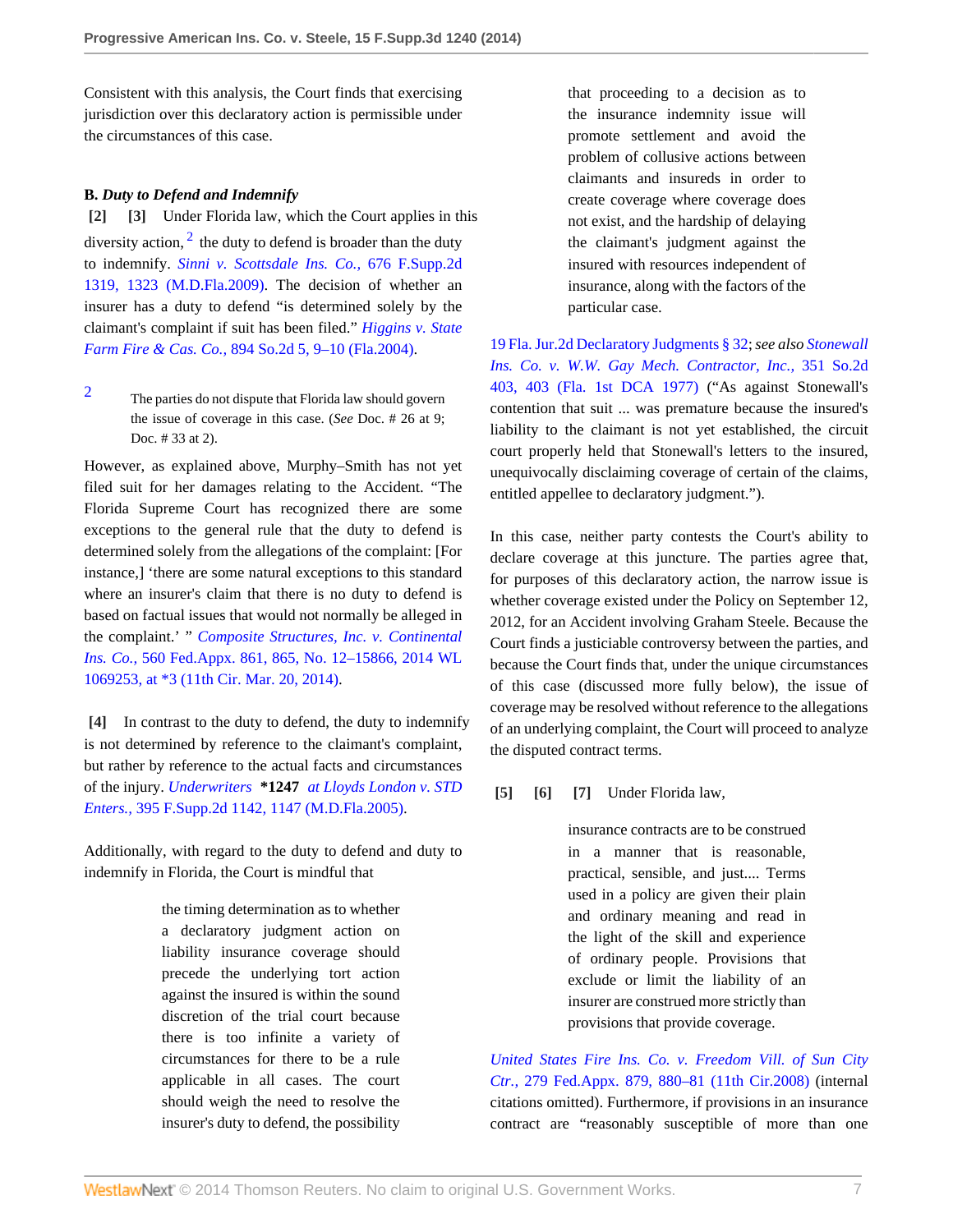meaning, they are ambiguous and construed in favor of the insured. That rule applies if a genuine inconsistency, uncertainty, or ambiguity in meaning remains after a review of the plain language." *Id.* [at 881.](http://www.westlaw.com/Link/Document/FullText?findType=Y&serNum=2016205196&pubNum=0006538&fi=co_pp_sp_6538_881&originationContext=document&vr=3.0&rs=cblt1.0&transitionType=DocumentItem&contextData=(sc.History*oc.MyResearchHistoryDocuments)#co_pp_sp_6538_881)

## **C.** *Relevant Policy Provision*

<span id="page-7-0"></span>**[\[8\]](#page-2-0)** The Policy provides, in pertinent part, as follows:

### **Named Driver Exclusion Endorsement**

If **you** have asked **us** to exclude any person from coverage under this policy, then **we** will not provide coverage for Dr. Paul Steele Named Insured

| <b>Graham Steele</b> | <b>Excluded</b> |
|----------------------|-----------------|
| Evan Steele          | Rated           |
| Maila Steele         | Rated           |
| <b>Leah Steele</b>   | Rated           |
|                      |                 |

#### (*Id.* at 3) (emphasis added).

According to Progressive, summary judgment is appropriate because the Policy in effect at the time of the Accident specifically excluded Graham Steele as a covered driver and thus provides no coverage to Dr. Steele for Graham's alleged negligence in connection with the Accident on September 12, 2012. (Doc. # 26 at 10).

Murphy–Smith does not dispute the meaning of the term "excluded" in this context. Rather, in response to the Motion for Summary Judgment, Murphy–Smith essentially argues that the "Named Driver Exclusion Endorsement" in the Policy should not preclude coverage in this case, since Dr. Steele did not "ask" for Graham to be excluded as a driver. Rather, Murphy–Smith points to a statement in Dr. Steele's deposition in which he explains: "Progressive excluded him. I didn't ask them to exclude him. They made the statement that—they were the ones that were going to exclude him. Did I ask them to exclude him? No." (Doc. # 33 at 4) (citing Steele Dep. Doc. # 27 at 13).

Progressive counters that Dr. Steele "did ask Progressive to continue to provide umbrella coverage knowing that his son [Graham] was to be excluded as a driver. That is, for all practical purposes, the same as Dr. Steele asking Progressive to exclude his son from coverage under the Personal Umbrella Policy." (Doc. # 34 at 3).

any claim arising from an accident or loss involving a motorized vehicle being operated by that excluded driver. This includes any claim for damages made against **you,** a **relative,** or any other person or organization that is vicariously liable for an accident arising out of the **\*1248** operation of a motorized vehicle by the excluded driver.

(Policy Doc. # 26–3 at 9). The Policy listed "Drivers and household residents" as follows:

Thus, the narrow issue presented by the parties for the Court's consideration is whether Dr. Steele "asked" Progressive to exclude Graham Steele from the Policy under the plain and ordinary meaning of that term based on the facts and evidence presented in this case. The Court finds that Dr. Steele's conduct in authorizing Progressive, through Clegg's use of Progressive's software, to write the Policy effective May 10, 2012, with the understanding that Graham would be excluded as a covered driver constitutes "asking" for purposes of the Named Driver Exclusion Endorsement.

In his deposition, Dr. Steele testified as follows:

- Q: You understand that the only way for your umbrella coverage to continue into the next policy period was if Graham was excluded as a driver, correct?
- A: Correct.
- Q: And you wanted your umbrella policy to continue, correct?
- A: Correct.
- Q: So you authorized Progressive to write the umbrella policy for the next policy term, beginning in May, 2012, with Graham being excluded as a driver, correct?
- A: Correct.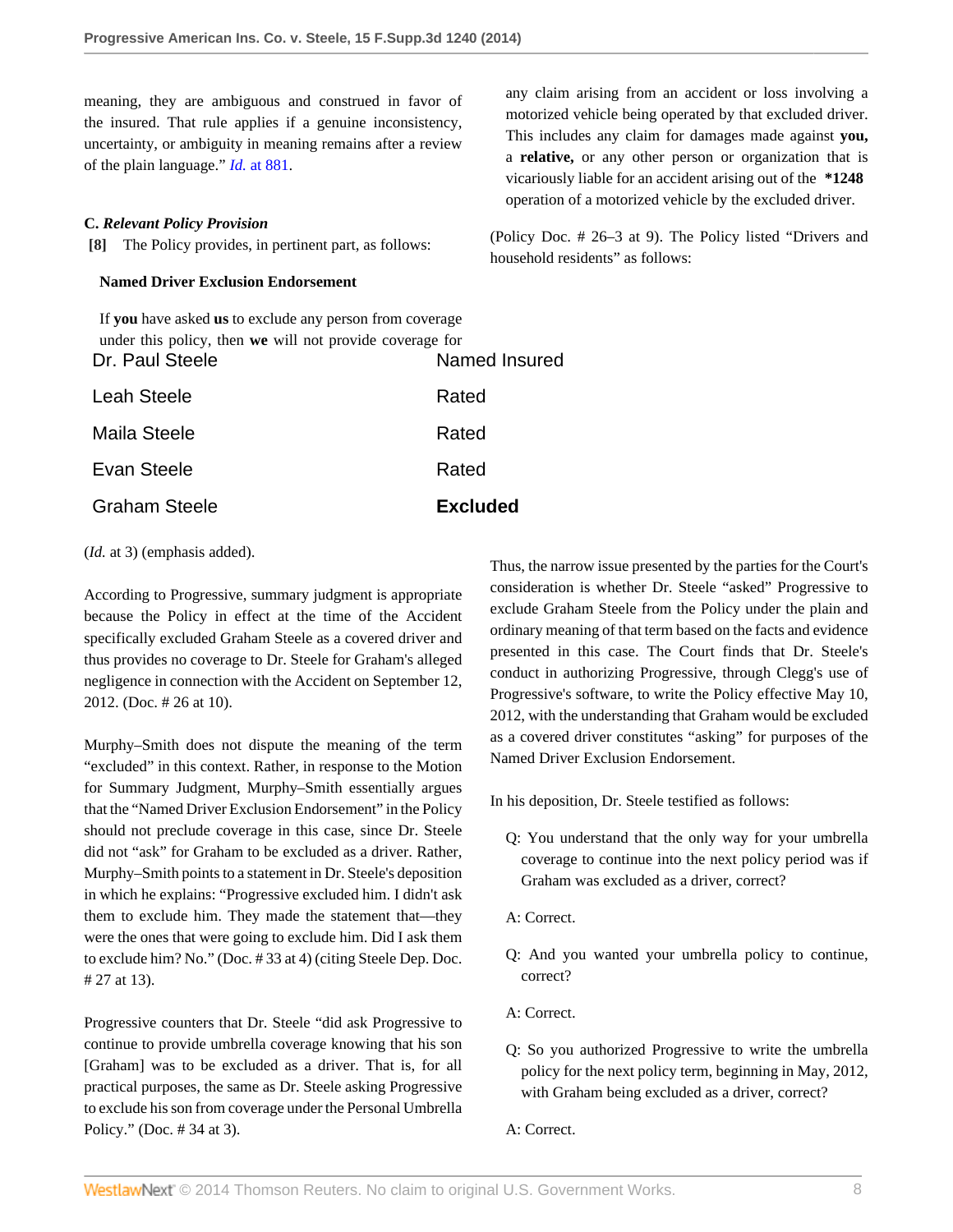(Steele Dep. Doc. # 27–1 at 10–11). Given Dr. Steele's understanding and affirmative authorization for Progressive to write a policy excluding his son, Graham, the Court finds that requiring any further means of "asking" on the part of Dr. Steele in order to exclude a driver under the Policy would constitute an unreasonable construction of the Named Driver Exclusion Endorsement.

As for Murphy–Smith's argument that a genuine dispute of material fact exists as to "whether Dr. Steele asked Progressive **\*1249** to exclude his son Graham from coverage," (Doc. # 33 at 4), because Dr. Steele testified that "Progressive excluded him. I didn't ask them to exclude him," *(Id.)* (citing Steele Dep. Doc. # 27 at 13), the Court disagrees. Rather, in the Court's view, this comment by Dr. Steele relates to the events surrounding his receipt of the nonrenewal notice, not to the events surrounding Dr. Steele's authorization of the renewed Policy effective May 10, 2012.

It is true that Progressive initially determined that the umbrella policy could not be renewed due to Graham Steele's driving record, and that Dr. Steele did not "ask" Progressive to arrive at this determination. However, as Dr. Steele's above testimony reveals, Dr. Steele had a choice as to whether he should continue his umbrella policy with Progressive in light of Progressive's unwillingness to extend coverage to Graham. Rather than, for instance, choosing to pursue umbrella coverage with a different insurance company that might have extended coverage to Graham, Dr. Steele instead chose to authorize Progressive to write a policy excluding Graham from coverage. It was this authorization, and not Progressive's decision to issue the non-renewal notice due to Graham's driving record, that fulfilled the "asking" requirement of the Named Driver Exclusion Endorsement.

<span id="page-8-0"></span>**[\[9\]](#page-2-2)** Furthermore, to the extent Dr. Steele argues that he interpreted Graham's exclusion to mean that "if [Graham] gets in an accident his auto insurance will cover him, the umbrella will not.... However, if somebody came for a claim after me, my umbrella would still be acceptable," (Steele Dep. Doc. # 27–1 at 8), the Court finds that the plain language of the Named Driver Exclusion Endorsement belies this interpretation. Indeed, the Named Driver Exclusion Endorsement states not only that Progressive would "not provide coverage for *any claim* arising from an accident or loss involving a motorized vehicle being operated by th[e] excluded driver," but also that "[t]his includes *any claim for damages made against you, a relative, or any other person or organization* that is vicariously liable for an accident arising

out of the operation of a motorized vehicle by the excluded driver." (Policy Doc. # 26–3 at 9) (emphasis added).

Dr. Steele does not dispute that he received a copy of the Policy, including this language, by mail from Progressive. (*See* Steele Dep. Doc. # 27–1 at 2–3). Additionally, Dr. Steele concedes that, when he received the Policy in the mail from Progressive, he did not review the Policy.<sup>[3](#page-8-2)</sup> (*Id.* at 3).

<span id="page-8-3"></span><span id="page-8-2"></span>[3](#page-8-3) Dr. Steele also testified that he assumed his son would be excluded under the Policy based on his conversations with Clegg. (Steele Dep. Doc. # 27–1 at 3).

After reading the Named Driver Exclusion Endorsement aloud in his deposition, Dr. Steele testified as follows:

- Q: Okay. Is it your understanding by reading that Named Driver Exclusion Endorsement that if an accident is caused by someone who was excluded under the policy —your son—that you would not have any coverage under the policy?
- A: Yes.
- Q: Okay. Did you read that particular endorsement when you received the policy?
- A: No.
- Q: And that's because you didn't read the policy at all, correct?
- A: Correct.
- Q: Okay. And had you read that endorsement you would have known **\*1250** that you were excluded from coverage under the policy if an accident was caused by your son, Graham, driving one of your vehicles?
- A: Correct.

(Steele Dep. Doc. # 27–1 at 4–5).

<span id="page-8-1"></span>**[\[10\]](#page-2-3)** The Court is mindful that, in the insurance context, "an insured has a duty to take certain steps for its own protection such as reading their policies, certificates of insurance or any cancellation notices in their possession." *[Admiral Ins. Co. v.](http://www.westlaw.com/Link/Document/FullText?findType=Y&serNum=2003308011&pubNum=0000506&fi=co_pp_sp_506_1312&originationContext=document&vr=3.0&rs=cblt1.0&transitionType=DocumentItem&contextData=(sc.History*oc.MyResearchHistoryDocuments)#co_pp_sp_506_1312) Crescent Hills Apts.,* [328 F.3d 1310, 1312 \(11th Cir.2003\).](http://www.westlaw.com/Link/Document/FullText?findType=Y&serNum=2003308011&pubNum=0000506&fi=co_pp_sp_506_1312&originationContext=document&vr=3.0&rs=cblt1.0&transitionType=DocumentItem&contextData=(sc.History*oc.MyResearchHistoryDocuments)#co_pp_sp_506_1312) "[A] reasonable person has no right to shut his eyes or ears to avoid information, and then say he has no notice .... Similarly, an insured cannot avoid liability for a provision in an insurance [policy] he claims he did not read." *[Citizens](http://www.westlaw.com/Link/Document/FullText?findType=Y&serNum=2023169858&pubNum=0003926&fi=co_pp_sp_3926_777&originationContext=document&vr=3.0&rs=cblt1.0&transitionType=DocumentItem&contextData=(sc.History*oc.MyResearchHistoryDocuments)#co_pp_sp_3926_777)*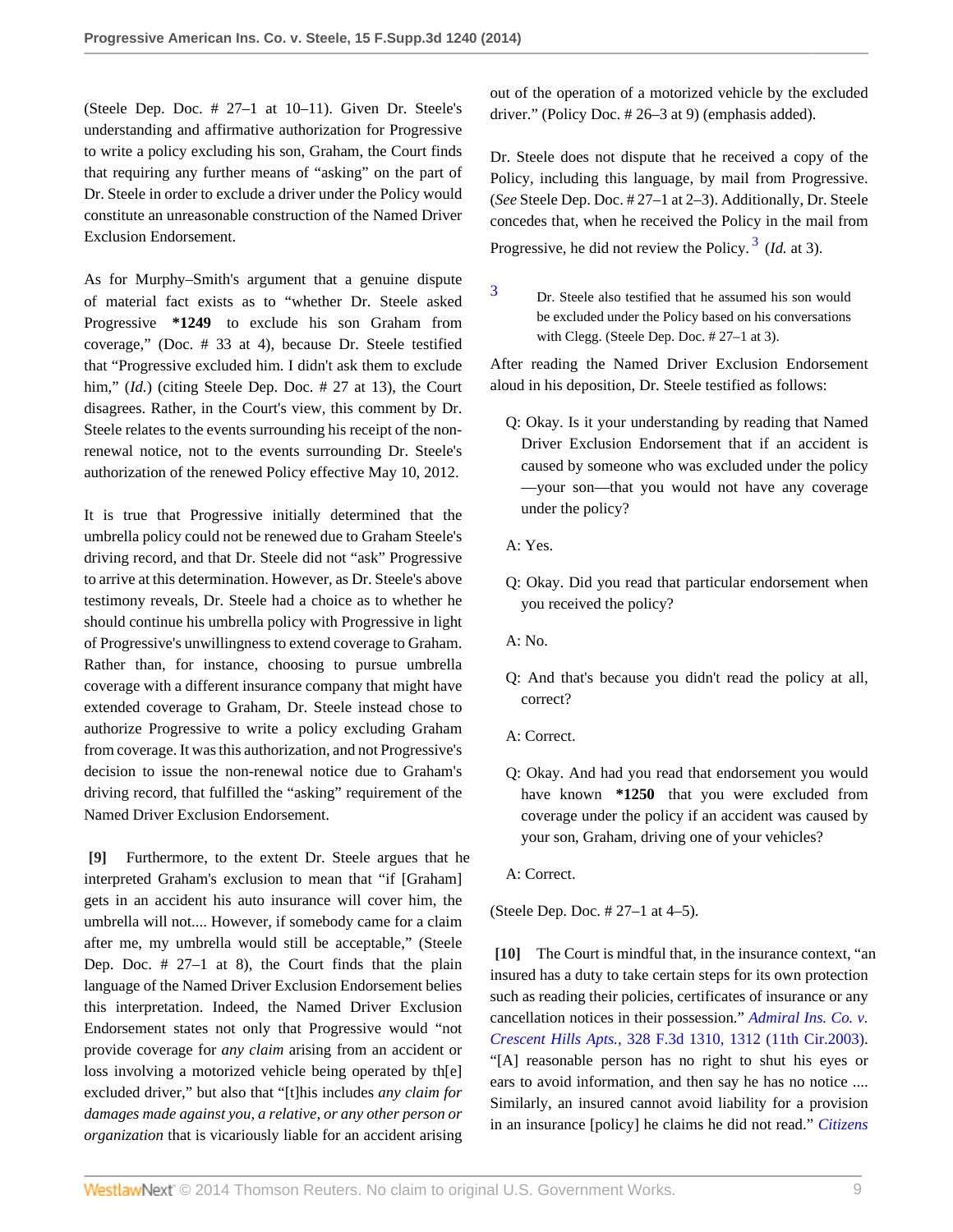# *[Prop. Ins. Corp. v. European Woodcraft & Mica Design,](http://www.westlaw.com/Link/Document/FullText?findType=Y&serNum=2023169858&pubNum=0003926&fi=co_pp_sp_3926_777&originationContext=document&vr=3.0&rs=cblt1.0&transitionType=DocumentItem&contextData=(sc.History*oc.MyResearchHistoryDocuments)#co_pp_sp_3926_777)* 49 [So.3d 774, 777–78 \(Fla. 4th DCA 2010\)](http://www.westlaw.com/Link/Document/FullText?findType=Y&serNum=2023169858&pubNum=0003926&fi=co_pp_sp_3926_777&originationContext=document&vr=3.0&rs=cblt1.0&transitionType=DocumentItem&contextData=(sc.History*oc.MyResearchHistoryDocuments)#co_pp_sp_3926_777).

To that end, the Court finds that Dr. Steele's contention that he misunderstood the implications of excluding Graham Steele under the Policy fails to create a genuine issue of material fact that might prevent the entry of summary judgment in this case. To the contrary, Dr. Steele's testimony demonstrates that an individual upon reading the Named Driver Exclusion Endorsement would conclude that the Policy affords no coverage to Dr. Steele for a claim arising from an accident involving Graham Steele.

<span id="page-9-0"></span>**[\[11\]](#page-2-1)** Murphy–Smith additionally argues that, since Dr. Steele testified that he does not recall signing the exclusion form (Steele Dep. Doc. # 37 at 5), and Clegg has testified that he cannot locate the exclusion form (Clegg Dep. Doc. # 42 at 10; Errata Sheet Doc. # 29 at 5), "there remains a genuine dispute as to whether a signed copy of the form was in fact secured by Mr. Clegg from Dr. Steele." (Doc. # 33 at 5). The Court disagrees.

Progressive's Product Analyst, Brian Dedrick, submitted an affidavit stating that

> Pursuant to Progressive's producer agreement with its agents, in order to exclude a named driver from coverage, the agent is required to secure a signed copy of the Named Driver Exclusion Election from the policyholder and maintain a copy of it in their files. *Progressive does not require that the original signed Named Driver Exclusion Election, or a copy thereof, be provided to Progressive in order to exclude a driver from coverage.*

(Dedrick Aff. Doc. # 26–1 at 4) (emphasis added). Accordingly, Clegg's indication to Progressive that he obtained the necessary exclusion form from Dr. Steele was sufficient for Progressive to write the Policy excluding Graham from coverage. Murphy–Smith has failed to introduce any evidence contesting this fact.

Instead, Murphy–Smith points to the requirement that a Progressive agent must "maintain a copy of [the exclusion form] in their files," as an indication that "the second requirement of Progressive for exclusion from coverage was not met, in that Mr. Clegg has not maintained a signed copy of the form in his files." (Doc. # 33 at 5). However, the record reveals that Clegg did indeed "obtain a copy of the [driver exclusion form,] which I have misplaced." (Errata Sheet Doc. # 29 at 5). Additionally, Dr. Steele does not contest that he signed such a form at Clegg's request, but merely testified as follows:

Q: Okay. Was there ever a time when either Mr. Clegg sent to you in the mail or met with you in person with some documents for you to sign addressing this non-renewal matter?

**\*1251** A: Very likely.

\* \* \*

Q: Do you recall signing any particular documentation or paperwork or form as you sit here today?

A: No.

Q: All right. Would I best be—should I probably ask Mr. Clegg those questions? Would you think he might know?

A: He might.

(Steele Dep. Doc. # 37 at 5–6). Accordingly, the Court finds that Murphy–Smith's characterization of this testimony, that Dr. Steele simply "testified in his deposition that he does not recall signing any particular documentation or paperwork or form," is not wholly accurate given the context of this statement. (Doc. # 33 at 5).

<span id="page-9-1"></span>Rather, when asked whether Clegg mailed to Dr. Steele or met in person with Dr. Steele for the purpose of signing certain documents addressing the non-renewal notice, Dr. Steele replied that this was "very likely." (Steele Dep. Doc. # 37 at 5). However, when asked more narrowly whether Dr. Steele could remember the particular documentation he signed, Dr. Steele replied that he could not recall, but indicated that Clegg might know. (*Id.* at 5–6). Indeed, Clegg does claim to recall the answer to this question and unequivocally indicates that he successfully obtained a signed copy of the exclusion form from Dr. Steele. (*See* Clegg Dep. Doc. # 42 at 9). The Court therefore finds that this testimony does not create a genuine dispute of material fact in this case, especially in light of the Court's determination that Clegg's indication to Progressive that he obtained the necessary exclusion form from Dr. Steele was sufficient for Progressive to write the Policy excluding Graham from coverage. [4](#page-10-1)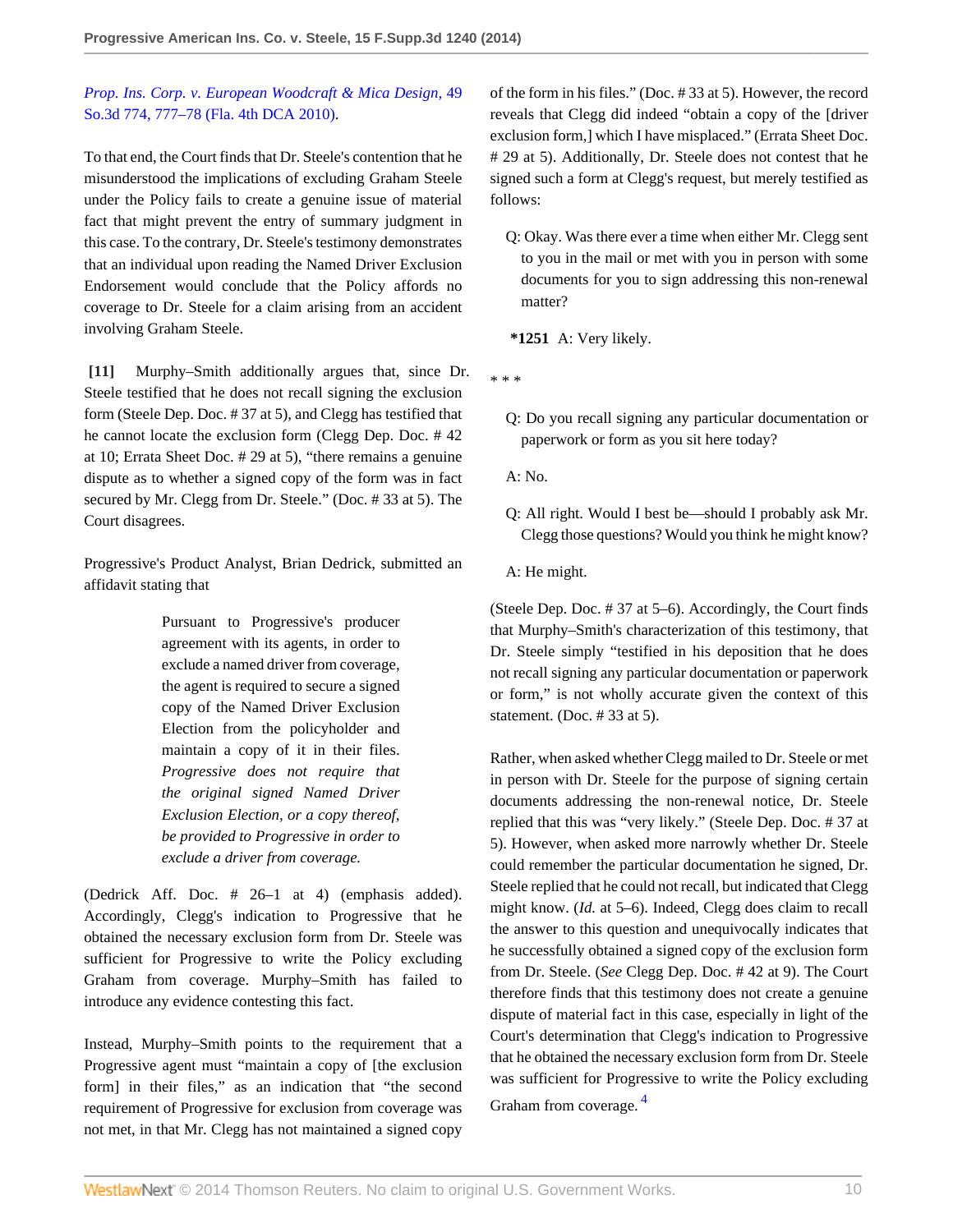<span id="page-10-1"></span>[4](#page-9-1) The Court acknowledges the argument in Progressive's reply that Dr. Steele may not have signed every page of the Policy effective May 10, 2012, because the Policy was "direct billed," which means that the Policy was effectively renewed using the billing information on file with the carrier, and thus that the insured would not necessarily have to "physically" renew the policy or execute a written document to exclude a driver. Because the Court finds for the reasons stated above that Murphy– Smith's argument on this point does not create a genuine issue of material fact, the Court declines to analyze this issue further.

<span id="page-10-0"></span>**[\[12\]](#page-2-4)** Finally, Murphy–Smith argues that "a genuine dispute of material fact exists as to whether all necessary parties for the 'asking' to exclude as required by the Named Driver Exclusion Endorsement joined in (sic)," because there is no evidence that Dr. Steele's wife asked for Graham to be excluded under the Policy. (Doc. # 33 at 6). To support this argument, Murphy–Smith states:

> The word "you" as defined in the Definitions section of the subject Personal Umbrella Policy ... states that ... "You" and "Your" mean: [1.] a person shown as a named insured on the declarations page; and [2.] the spouse of a named insured if residing in the same household. Dr. Steele testified in his deposition that his wife, Leah, lives with him .... In that deposition, Dr. Steele also testified that his wife definitely did not ask Progressive to exclude Graham.

(Doc. # 33 at 6) (quoting Doc. # 1–2 at 5).

In response to this argument, Progressive directs the Court to another provision of the Policy, labeled "Joint and Individual Interests." (Doc. # 34 at 8). That section provides as follows:

> If there is more than one named insured on this policy, any named insured may cancel or change this policy. The action of one named insured will be binding on **\*1252** all persons provided coverage under this policy.

(Pers. Umbrella Policy Doc. # 1–2 at 15). As "Dr. Paul Steele" is listed as the only "named insured" under the Policy (Policy Doc. # 26–3 at 3), the Court finds that Dr. Steele's act of authorizing Progressive to write the Policy with Graham as an excluded driver constitutes the only authorization necessary to properly effectuate that exclusion.

In accordance with these findings, the Court determines that the Policy effective May 10, 2012, afforded no coverage to Dr. Steele or Graham Steele for any claim for damages arising out of the operation of a motorized vehicle by Graham Steele, an excluded driver. "Where the alleged facts and legal theories do not fall within a policy's coverage, no duty to defend arises." *[Mt. Hawley Ins. Co. v. Dania Distrib.](http://www.westlaw.com/Link/Document/FullText?findType=Y&serNum=2024536268&pubNum=0004637&fi=co_pp_sp_4637_1364&originationContext=document&vr=3.0&rs=cblt1.0&transitionType=DocumentItem&contextData=(sc.History*oc.MyResearchHistoryDocuments)#co_pp_sp_4637_1364) Ctr., Ltd.,* [763 F.Supp.2d 1359, 1364 \(S.D.Fla.2011\)](http://www.westlaw.com/Link/Document/FullText?findType=Y&serNum=2024536268&pubNum=0004637&fi=co_pp_sp_4637_1364&originationContext=document&vr=3.0&rs=cblt1.0&transitionType=DocumentItem&contextData=(sc.History*oc.MyResearchHistoryDocuments)#co_pp_sp_4637_1364) (internal quotation omitted). Correspondingly, "[a]n insurer has no duty to indemnify when it has no duty to defend the insured." *Id.* Accordingly, in light of the Court's determination that the Policy afforded no coverage to Dr. Steele or Graham Steele for any claim for damages arising out of the operation of a motorized vehicle by Graham Steele, the Court finds that Progressive has no duty to defend the Steeles in connection with the September 12, 2012, Accident. In the absence of a duty to defend, Progressive likewise has no duty to indemnify the Steeles under the Policy. The Court thus grants Progressive's Motion for Summary Judgment in accordance with these findings.

## **IV.** *Defaulted Defendants*

As previously noted, Dr. Steele and Graham Steele have failed to appear in this action, and that failure has resulted in the entry of a Clerk's default as to both of these Defendants. (Doc. 14, 15). Although resolving a Motion for Final Default Judgment would have been inappropriate prior to the Court's ruling on the instant Motion for Summary Judgment as to the remaining Defendant, Murphy–Smith, the time has come for Progressive to proceed without delay in seeking final default judgment as to Defendants Paul Steele and Graham Steele. The Court accordingly directs Progressive to move for default judgment or alternatively to dismiss Defendants Paul Steele and Graham Steele within seven days of the date of this Order.

Accordingly, it is

## **ORDERED, ADJUDGED,** and **DECREED:**

(1) Plaintiff Progressive American Insurance Company's Motion for Entry of Final Summary Judgment (Doc. # 26) is **GRANTED.**